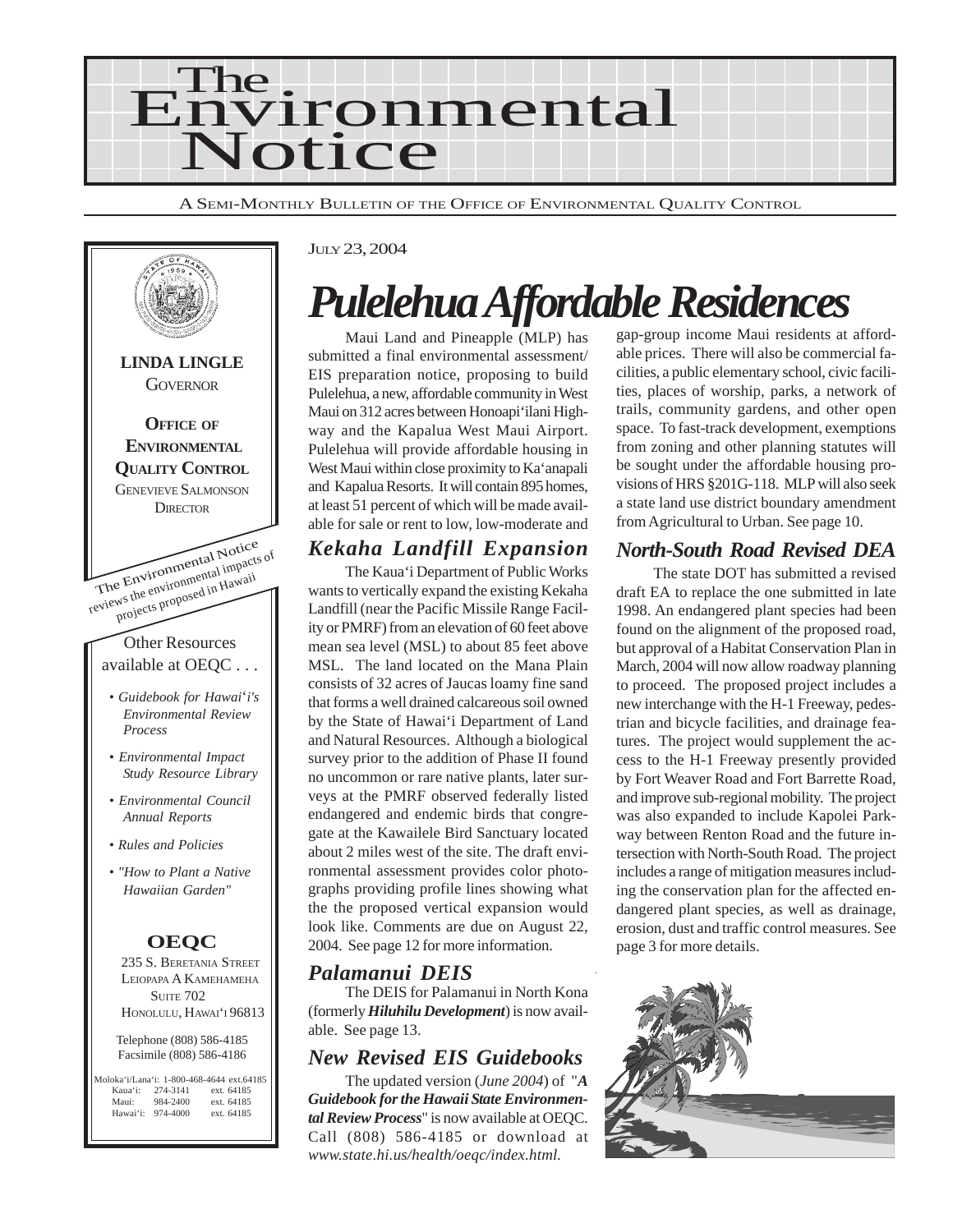# Table of Contents

JULY 23, 2004

#### **O'ahu Notices**

#### **Draft Environmental Assessments**

| <b>Final Environmental Assessments/</b><br>Findings of No Significant Impacts (FONSI). |  |  |  |  |  |
|----------------------------------------------------------------------------------------|--|--|--|--|--|
|                                                                                        |  |  |  |  |  |
|                                                                                        |  |  |  |  |  |
|                                                                                        |  |  |  |  |  |
|                                                                                        |  |  |  |  |  |

#### **Findings of No Significant Impacts (FONSI)**

#### **National Environmental Policy Act (NEPA)**

| Construction of A New Mini Mall at Hickam Air Force Base, O'ahu |  |
|-----------------------------------------------------------------|--|
|                                                                 |  |

#### **Maui Notices**

#### **Draft Environmental Assessments**

| (3) Lahaina Demolition of Single-Family Residences |  |
|----------------------------------------------------|--|
|                                                    |  |
|                                                    |  |

#### **Final Environmental Assessments/**

#### **Findings of No Significant Impacts (FONSI)**

| <b>Previously Published Projects Pending Public Comments</b>        |  |
|---------------------------------------------------------------------|--|
| <b>Environmental Impact Statement Preparation Notices (EISPN)</b>   |  |
| (6) Ke Ali'i Kai II Subdivision and Related Offsite Improvements  9 |  |
|                                                                     |  |

#### [Draft Environmental Assessments](#page-10-0) ................................................. 11 [Final Environmental Impact Statements ........................................... 11](#page-10-0)

#### **Environmental Tip**

|--|--|--|--|

#### **Kaua'i Notices**

| <b>Draft Environmental Assessments</b>                     |  |  |  |  |
|------------------------------------------------------------|--|--|--|--|
| (1) Kekaha Landfill Phase II Second Vertical Expansion  12 |  |  |  |  |

#### **Previously Published Projects Pending Public Comments**

[Draft Environmental Assessments](#page-11-0) .................................................12

#### **[Hawai'i Notices](#page-12-0)**

| <b>Final Environmental Assessments (FONSI)</b>              |
|-------------------------------------------------------------|
| <b>Draft Environmental Impact Statements</b>                |
|                                                             |
| <b>Previously Published Projects Pending Public Comment</b> |
|                                                             |
| Environmental Impact Statement Preparation Notices  14      |
| Withdrawal                                                  |
|                                                             |

#### **[Shoreline Notices](#page-14-0)**

#### **Pollution Control Permit Applications**

#### **[Land Use Commission Notices](#page-17-0)**

|--|

#### **Coastal Zone News**

| Federal Funds for Waianae Boat Harbor Loading Dock     |  |
|--------------------------------------------------------|--|
|                                                        |  |
| Special Management Area (SMA) Minor Permits  19        |  |
| Special Management Area Documents (Chapter 25, Revised |  |
|                                                        |  |
|                                                        |  |

#### **Federal Notices**

| Zero Mortality Rate Goal Rule and Environmental Assessment  21 |  |
|----------------------------------------------------------------|--|

*We provide access to our activities without regard to race, color, national origin (including language), age, sex, religion, or disability. Write or call OEQC or our departmental Affirmative Action Officer at Box 3378, Honolulu, HI 96801-3378 or at (808) 586- 4616 (voice/tty) within 180 days of a problem. OEQC intends to make the information in this bulletin accessible to everyone. Individuals that require this material in a different format (such as large type or braille), should contact our office for assistance.*

**The Environmental Notice Office of Environmental Quality Control Page 2**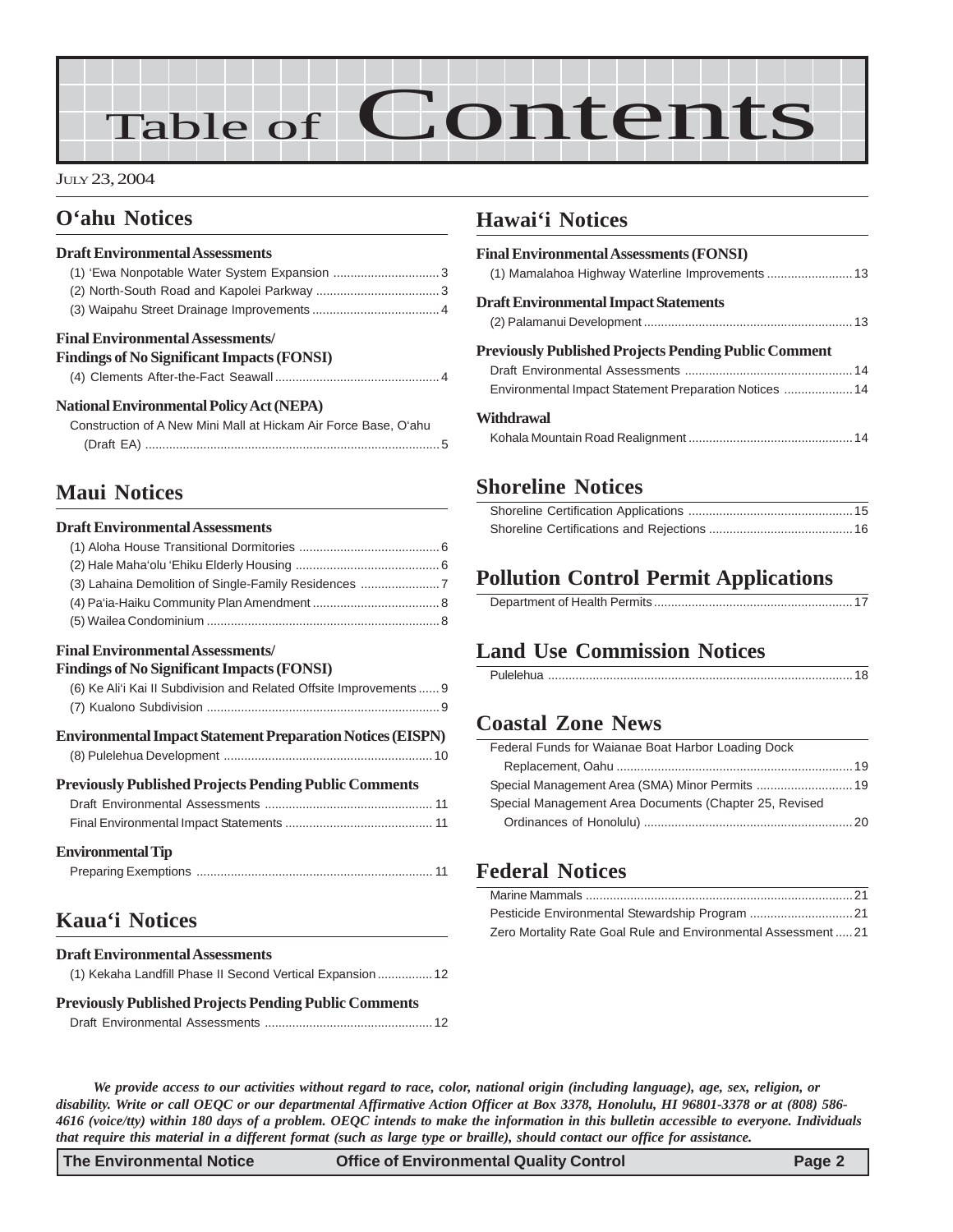### <span id="page-2-0"></span>**Draft Environmental Assessments**

#### **(1) 'Ewa Nonpotable Water System Expansion**

| District:                         | 'Ewa                                     |  |
|-----------------------------------|------------------------------------------|--|
| <b>TMK:</b>                       | $9-1; 9-2-02; 9-2-03$                    |  |
| <b>Applicant:</b>                 | City and County of Honolulu              |  |
|                                   | Board of Water Supply                    |  |
|                                   | 630 South Beretania Street               |  |
|                                   | Honolulu, Hawai'i 96843                  |  |
|                                   | Contact: Scot Muraoka (748-5942)         |  |
| <b>Approving Agency/Accepting</b> |                                          |  |
| <b>Authority:</b>                 | City and County of Honolulu              |  |
|                                   | Board of Water Supply                    |  |
|                                   | 630 South Beretania Street               |  |
|                                   | Honolulu, Hawai'i 96843                  |  |
|                                   | Contact: Clifford Jamile (748-5061)      |  |
| <b>Consultant:</b>                | Gray, Hong, Nojima & Associates, Inc.    |  |
|                                   | 841 Bishop Street, Suite 1100            |  |
|                                   | Honolulu, Hawai'i 96813                  |  |
|                                   | Contact: Sheryl Nojima (521-0306)        |  |
| <b>Public Comment</b>             |                                          |  |
| <b>Deadline:</b>                  | August 23, 2004                          |  |
| Status:                           | DEA First Notice pending public comment. |  |
|                                   |                                          |  |

|                  | Address comments to the applicant with      |
|------------------|---------------------------------------------|
|                  | copies to the approving agency or accepting |
|                  | authority, the consultant and OEOC.         |
| <b>Permits</b>   | Street Usage, Building, Trenching,          |
| <b>Required:</b> | Building, NPDES, Noise                      |

 The City and County of Honolulu Board of Water Supply (BWS) presently owns and maintains the municipal nonpotable (or non-drinking) water system in the 'Ewa district. The existing storage and distribution system currently has the capacity to provide approximately 12 million gallons per day (MGD) of nonpotable water that is used for the irrigation of golf courses, parks, and greenbelts, as well as industrial processing.

Due to the projected increasing demand for drinking water and the limited basal groundwater supply on Oahu, the BWS plans to expand the nonpotable storage and transmission system, which will facilitate the use of nonpotable water in greater amounts matching quality with use. In turn, this will relieve some of the potable supply that may be preserved for drinking water needs. The BWS estimates an ultimate nonpotable water demand of up to 26 MGD in the 'Ewa district. The expansion will be constructed in three phases of various



**O'ahu Notices**

projects over the next 15-plus years. The anticipated infrastructure development will include approximately 44 miles of distribution mains, ranging in diameter from 4 to 36 inches, located primarily within existing state and county road and highway rights-of ways. In addition, increased storage capacity will be planned and constructed accordingly.

#### **(2) North-South Road and Kapolei Parkway**

| District:                         | 'Ewa                                            |  |
|-----------------------------------|-------------------------------------------------|--|
| TMK:                              | 9-1-016:108, 109, 129, 120, 127; 9-1-017:004,   |  |
|                                   | 046, 068, 069, 071, 075, 086, 088; 9-1-018:001, |  |
|                                   | 004, 005, 007; 9-9-200: 2001; 9-2-002: 006      |  |
| Applicant:                        | Department of Transportation                    |  |
|                                   | <b>Highways Division</b>                        |  |
|                                   | 869 Punchbowl Street                            |  |
|                                   | Honolulu, Hawai'i 96813                         |  |
|                                   | Contact: Ron Tsuzuki (587-1830)                 |  |
| <b>Approving Agency/Accepting</b> |                                                 |  |
| <b>Authority:</b>                 | Same as above.                                  |  |
| <b>Consultant:</b>                | Parsons Brinckerhoff Quade & Douglas,           |  |
|                                   | Inc.                                            |  |
|                                   | 1001 Bishop Street, Suite 3000                  |  |
|                                   | Honolulu, Hawai'i 96813                         |  |
|                                   | Contact: Wayne Yoshioka (531-7094)              |  |
| <b>Public Comment</b>             |                                                 |  |
| <b>Deadline:</b>                  | August 23, 2004                                 |  |
| <b>Status:</b>                    | DEA First Notice pending public comment.        |  |
|                                   | Address comments to the applicant with          |  |
|                                   | copies to the consultant and OEQC.              |  |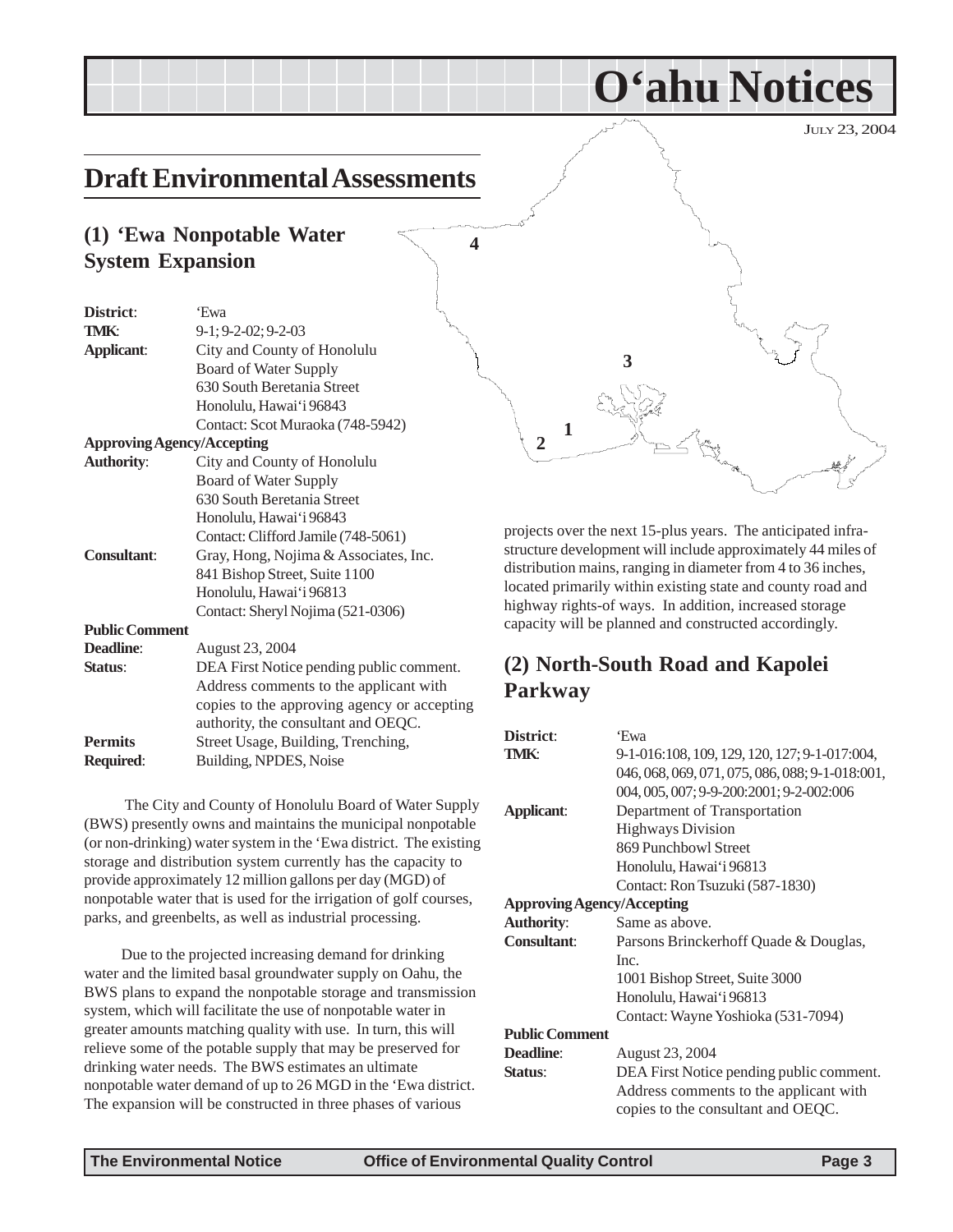# <span id="page-3-0"></span>**O'ahu Notices**

JULY 23, 2004

**Permits** Sec 404, NPDES, Historic Preservation **Required:** Review, WQC, Noise, Floodway's Variance

The Hawai'i Department of Transportation, in coordination with the City and County of Honolulu, is issuing a Revised Draft Environmental Assessment for the North-South Road and Kapolei Parkway project (formerly North-South Road project) in 'Ewa, O'ahu. This Revised Draft EA replaces the Draft EA for North-South Road issued in September 1998 and published in the December 23, 1998 *Environmental Notice*. An endangered plant species was found on the alignment of the proposed road and it has taken several years to address the resulting issues. Approval of a Habitat Conservation Plan in March, 2004 has allowed roadway planning to proceed. The proposed project includes a new interchange with the H-1 Freeway, pedestrian and bicycle facilities, and drainage features. The project would supplement the access to the H-1 Freeway presently provided by Fort Weaver Road and Fort Barrette Road, and improve sub-regional mobility. The project was also expanded to include the federalization of the section of Kapolei Parkway between Renton Road and the future intersection with North-South Road. The project includes a range of mitigation measures including the conservation plan for the affected endangered plant species, as well as drainage, erosion, dust and traffic control measures. The project is not anticipated to have significant impacts and is consistent with developing the necessary infrastructure for Kapolei to emerge as O'ahu's second city.

#### **(3) Waipahu Street Drainage Improvements**

| District:             | Ewa                                      |  |  |
|-----------------------|------------------------------------------|--|--|
| TMK:                  | 9-4-09: various parcels                  |  |  |
| <b>Applicant:</b>     | City and County of Honolulu              |  |  |
|                       | Department of Design and Construction    |  |  |
|                       | 650 South King Street                    |  |  |
|                       | Honolulu, Hawai'i 96813                  |  |  |
|                       | Contact: Keith Sugihara (527-5896)       |  |  |
|                       | <b>Approving Agency/Accepting</b>        |  |  |
| <b>Authority:</b>     | Same as above.                           |  |  |
| <b>Consultant:</b>    | Kimura International, Inc.               |  |  |
|                       | 1600 Kapi'olani Boulevard, Suite 1610    |  |  |
|                       | Honolulu, Hawai'i 96814                  |  |  |
|                       | Contact: Ms. Leslie Kurisaki (944-8848)  |  |  |
| <b>Public Comment</b> |                                          |  |  |
| <b>Deadline:</b>      | August 23, 2004                          |  |  |
| Status:               | DEA First Notice pending public comment. |  |  |
|                       | Address comments to the applicant with   |  |  |
|                       | copies to the consultant and OEQC.       |  |  |

**Permits** Historic Preservation, SCAP, **Required**: NPDES, Noise, Construction

 This Draft Environmental Assessment has been prepared in accordance with the State of Hawai'i HRS Chapter 343 and Chapter 200 of Title 11, Department of Health Administrative rules by the City and County of Honolulu Department of Design and Construction.

The proposed project involves drainage improvements on Waipahu Street, Peke Lane and Peke Place in Waipahu Town. Waipahu Street is a two-lane street that runs along the south side of August Ahrens Elementary School. Peke Lane and Peke Place are adjoining streets through the surrounding residential neighborhood. During periods of heavy rain, storm water coming from the August Ahrens Elementary School campus and playground, and from both directions of Waipahu Street collects in a low-lying area near the school. The single existing storm drain on the mauka side of Waipahu Street is inadequate to handle the volume of water, causing the water to overflow into the yards of the residences across the street. The gushing water has eroded dirt and gravel, created deep holes on the properties, damaged retaining walls, and in some cases, undermined the home's structural foundation. Residents in this area have complained about this situation for many years.

The proposed project will construct new drainage inlets to collect storm runoff from the mauka side of Waipahu Street at August Ahrens Elementary School. A new pipe culvert system will run along Peke Lane, Peke Place, eventually emptying into the City-owned Kahu Tract Channel.

Project construction is expected to commence in 2006 and take approximately nine months to complete.

### **Final Environmental Assessments/Findings of No Significant Impacts (FONSI)**

#### **(4) Clements After-the-Fact Seawall**

| District:<br>TMK: | Waialua<br>$6 - 8 - 9:11$             |
|-------------------|---------------------------------------|
| Applicant:        | Bruce E. Clements                     |
|                   | 68-003 La'au Paina Place              |
|                   | Waialua, Hawai'i 96791                |
|                   | Contact: Bruce E. Clements (637-4627) |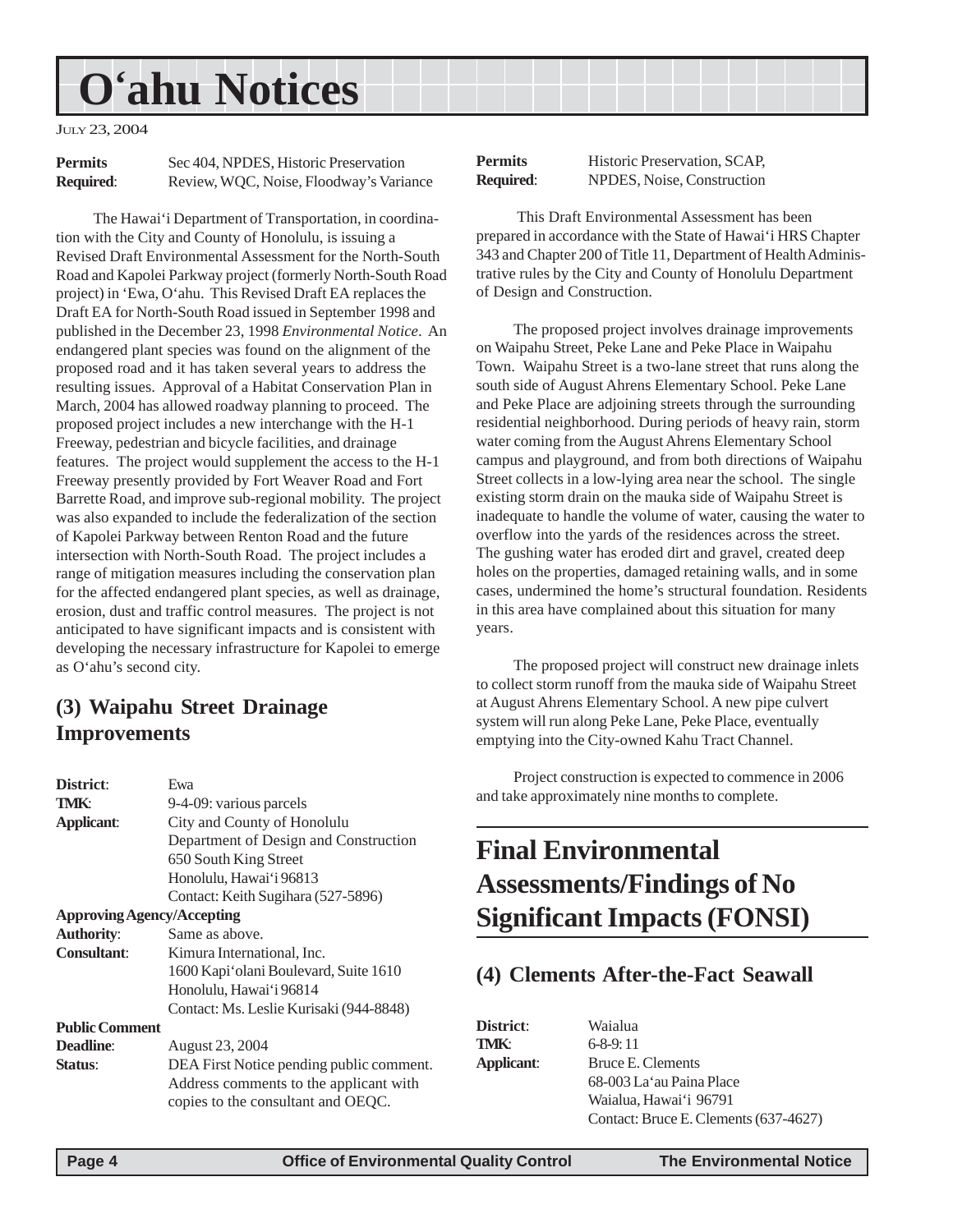<span id="page-4-0"></span>

#### **Approving Agency/Accepting**

| <b>Authority:</b>  | City and County of Honolulu            |
|--------------------|----------------------------------------|
|                    | Department of Planning and Permitting  |
|                    | 650 South King Street, 7th Floor       |
|                    | Honolulu, Hawai'i 96813                |
|                    | Contact: Ann Matsumura (523-4077)      |
| <b>Consultant:</b> | Analytical Planning Consultants, Inc.  |
|                    | 928 Nu'uanu Avenue, Suite 502          |
|                    | Honolulu, Hawai'i 96817                |
|                    | Contact: Donald Clegg<br>$(536-5695)$  |
| Status:            | FEA/FONSI issued, project may proceed. |
| <b>Permits</b>     |                                        |
| <b>Required:</b>   | SSV, Building                          |
|                    |                                        |

The project site, 68-003 La'au Paina Place, Waialua, is located in a residential subdivision referred to as Pine Wood Beach Tract makai of Farrington Highway. The 5,723 squarefoot lot is developed with a single-family dwelling which was originally constructed in 1939 and relocated towards the ocean in 1963 when the "original" lot comprised of 10,756 square feet was subdivided into two lots: Lot 15-A (5,723 square feet) and Lot 15-B (5,033 square feet).

The applicants are requesting an after-the-fact approval to retain a Concrete Rubble Masonry (CRM) seawall within the 40-foot shoreline setback area. The existing seawall is approximately 5 feet 2 inches wide at the base, tapering to 18 inches wide at the top. The base of the wall is buried approximately 7 feet 6 inches below existing grade. The residential lot landward is almost level with the top of the seawall. A certified shoreline survey documenting the subject seawall as the shoreline was approved by the Board of Land and Natural Resources on April 26, 1995.

A shoreline setback variance and building permit will be required.

### **National Environmental Policy Act (NEPA)**

#### **Construction of A New Mini Mall at Hickam Air Force Base, O'ahu (Draft EA)**

**District**: Honolulu **TMK:** 1-1-002:002 **Applicant**: U.S. Air Force 15<sup>th</sup> Civil Engineering Squadron Hickam AFB, Hawai'i Contact: Gary O'Donnell (449-1584 x 245)

**Approving Agency/Accepting Authority**: U.S. Air Force 15th Airlift Wing Hickam AFB, Hawai'i Contact: Col. Raymond G. Torres **Consultant**: FPM Group 909 Marconi Avenue Ronkonkoma, NY 11779 Contact: Kevin Loyst (631-737-6200 x 208) **Public Comment Deadline**: August 23, 2004

The Army and Air Force Exchange Service (AAFES) proposes to construct a new 16,150 square foot (sf) mini mall. The existing Shoppette/Gas Station (B1760) adjacent to the site, was built in 1980 and is undersized for the current and future projected volume. The facility lacks food service and mid-grade gasoline. Due to the age and condition of the facility, and space limitation of the existing site, it is not economically feasible to expand the facility. The existing Class Six, Building 1225, located on a separate parcel was built in 1962 and is deteriorating and in need of repair and expansion. However, due to the facility's age and condition, it is not feasible to renovate. The proposed new mini mall would include a retail space, Class Six, Pizza Hut (with drive through) and Subway with 60 seats, family hair care shop, laundry/dry cleaning and 12 Multi-Product Dispensers (MPDs) for gas. This project will consolidate and improve the activities currently located in the two different buildings (1760 and 1225). The proposed project involves approximately 2 acre of disturbance on HAFB land identified by Tax Map Key (TMK) 1-1-002:002. No significant adverse impacts are anticipated from the undertaking. The project is expected to begin in fall 2004. The estimated cost is approximately 5 million. Please address all comments on the Draft Environmental Assessment to the Consultant referenced above (FPM Group).

**The Environmental Notice Office of Environmental Quality Control Page 5**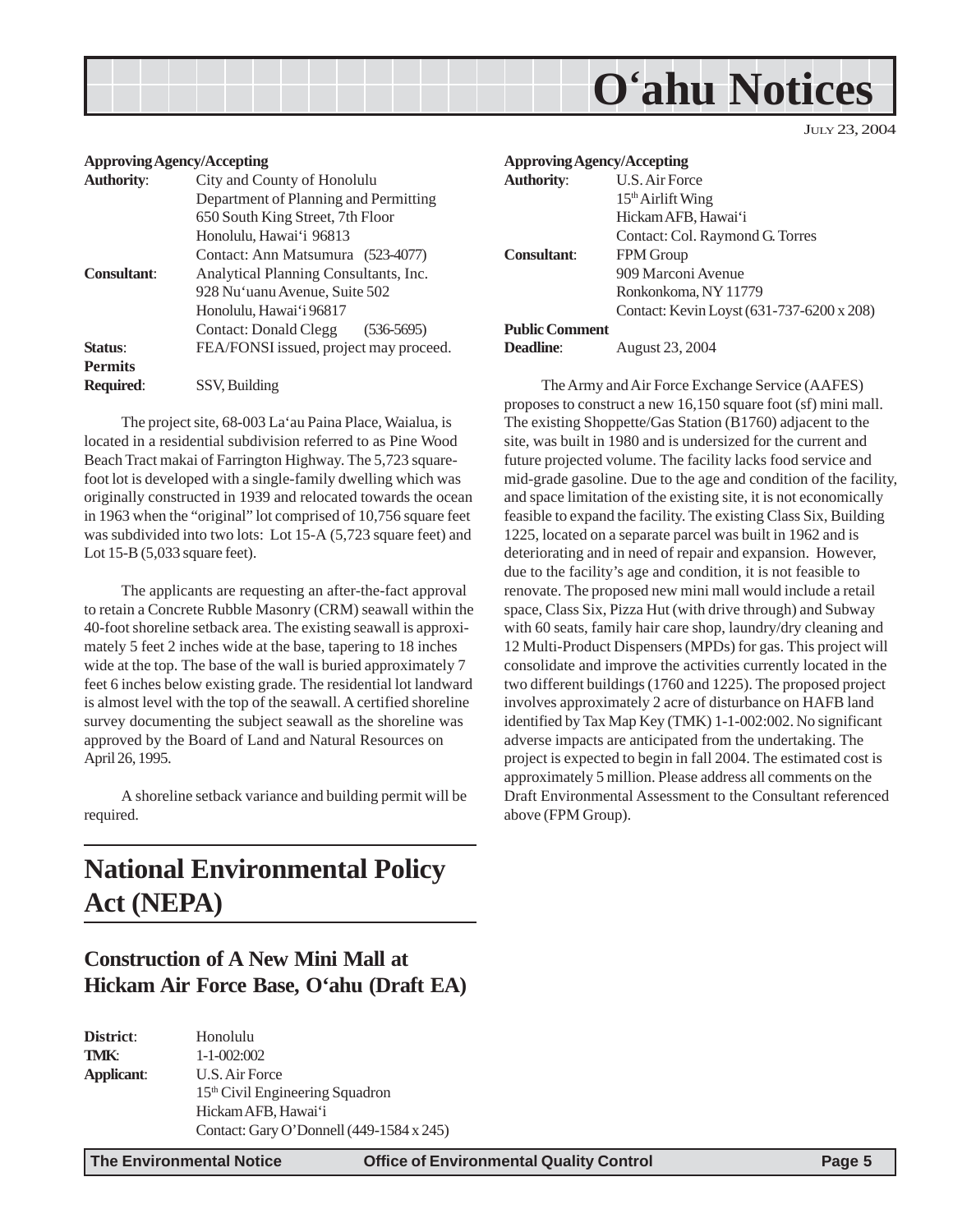# <span id="page-5-0"></span>**Maui Notices**

JULY 23, 2004



Address comments to the applicant with copies to the consultant and OEQC. **Permits Required**: CDBG Approval, SMA

The subject parcel is located along the makua side of Ike Drive, approximately 300 feet East of the intersection of Baldwin Avenue and Ike Drive. It is located next to the old Maunaolu College. The project site is a portion of land approximately 5.430 acres, sloping in a South to North direction. The project site has also a gentle slope running East to West.

This environmental assessment report and supporting documentation is for the proposed development or replacement of the two existing Transitional Dormitories for the Aloha House. The plan is to demolish the existing buildings and replace with two single level dormitories. A small open entry Lanai is to be added on one of the building. It is the intent of Aloha House to double the occupancy from 4 beds to 8 beds. The property is identified as TMK:(2) 2-5-004: 005. The project is called '**Aloha House**', which requires compliance requirements of both Federal and State environmental regulations. A description of the proposed project, existing environmental

use plans and policies are presented.

The existing site will not be altered. The project will be to remove the existing dwellings and replace them with newer buildings. The electrical and plumbing will be upgraded to current building codes standards. There is adequate fire protection and potable water for this project.

The present zoning for this project is "interim". Aloha House which is a non-profit organization was granted a "Special Use Permit", from various governmental agencies. This permit covers any existing and future improvements for this parcel. The Community plan designates this to be Public/ Quasi-Public.

#### **(2) Hale Maha'olu 'Ehiku Elderly Housing**

| <b>District:</b> | Wailuku                         |
|------------------|---------------------------------|
| TMK:             | $2 - 2 - 02:73$                 |
| Applicant:       | Hale Mahaʻolu                   |
|                  | 200 Hina Avenue                 |
|                  | Kahului, Hawai'i 96732          |
|                  | Contact: Roy Katsuda (872-4100) |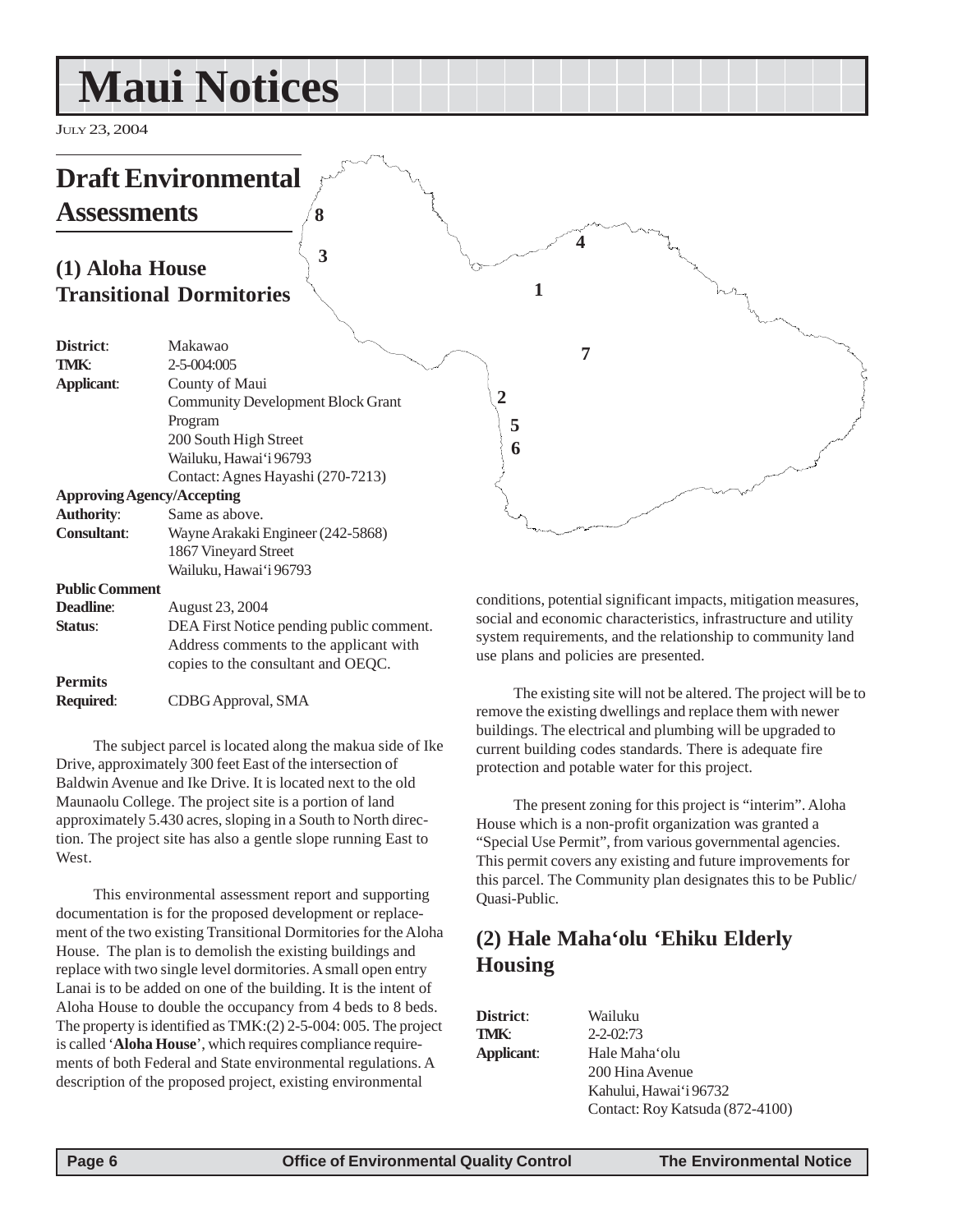<span id="page-6-0"></span>

#### **Approving Agency/Accepting**

| $1$ approximating $1$ and $1/1$ accepting |                                             |
|-------------------------------------------|---------------------------------------------|
| <b>Authority:</b>                         | County of Maui, Department of Housing and   |
|                                           | Human Concerns                              |
|                                           | 200 South High Street                       |
|                                           | Wailuku, Hawai'i 96793                      |
|                                           | Contact: Alice Lee (270-7805)               |
| <b>Consultant:</b>                        | Munekiyo & Hiraga, Inc.                     |
|                                           | 305 High Street, Suite 104                  |
|                                           | Wailuku, Hawai'i 96793                      |
|                                           | Contact: Michael Munekiyo (244-2015)        |
| <b>Public Comment</b>                     |                                             |
| Deadline:                                 | August 23, 2004                             |
| Status:                                   | DEA First Notice pending public comment.    |
|                                           | Address comments to the applicant with      |
|                                           | copies to the approving agency or accepting |
|                                           | authority, the consultant and OEOC.         |
| <b>Permits</b>                            | NPDES, County 201G-118 (affordable          |
| Required:                                 | housing exemptions), SMA, Subdivision       |
|                                           | Approval, Grading, Building                 |
|                                           |                                             |

Hale Maha'olu, in coordination with the Maui County Department of Housing and Human Concerns (DHHC), proposes to develop the 'Ehiku Elderly Housing Project in Kihei, Maui. The County of Maui owns the subject property, which is approximately 6.012 acres in size. A portion of the property is used by the County of Maui for a community recycling drop-off station, with the balance of the property being vacant and undeveloped.

The subject property is located within the limits of the State Land Use Commission's Urban District. The Kihei-Makena Community Plan designates the subject property as Project District. Consistent with the Kihei-Makena Community Plan, the property is zoned Kihei-Makena Project District 5. The subject property is also located within the County of Maui's Special Management Area.

The applicant proposes to develop approximately 112 one-bedroom units to be utilized for affordable elderly housing. The facility will also include a three-bedroom manager's unit, a Senior Center/Community Building, an Adult Day Care Center and an Adult Residential Care Home. The individual housing units will be approximately 562 square feet in size and will be clustered in three (3) three-story buildings and five (5) onestory buildings. The Senior Center/Community Building and the Adult Day Care Center will be approximately 12,000 square feet in size and the Adult Residential Care Home will be approximately 2,400 square feet in size.

The Senior Center/Community Building will be used by project residents as well as other area seniors for programs and activities such as arts and crafts, lectures and so forth which provide lifestyle enhancements for the senior living community. The Adult Day Care Center will provide a structured program for adult day care needs. The expected number of adult day care participants is estimated to be 70, including twelve (12) employees. The Adult Residential Care Home will meet the growing demand for care facilities for the frail and elderly. The care home will accommodate eight (8) residents, with two  $(2)$  employees.

JULY 23, 2004

#### **(3) Lahaina Demolition of Single-Family Residences**

| District:                         | Lahaina                                     |
|-----------------------------------|---------------------------------------------|
| TMK:                              | 4-5-004:004,048                             |
| <b>Applicant:</b>                 | Lahaina Enterprise, LLC                     |
|                                   | 2005 Main Street                            |
|                                   | Wailuku, Hawai'i 96793                      |
|                                   | Contact: Brian Ige (244-1500)               |
| <b>Approving Agency/Accepting</b> |                                             |
| <b>Authority:</b>                 | County of Maui, Department of Planning      |
|                                   | 250 South High Street                       |
|                                   | Wailuku, Hawai'i 96793                      |
|                                   | Contact: Kivette Caigoy (270-7735)          |
| <b>Consultant:</b>                | Munekiyo & Hiraga, Inc.                     |
|                                   | 305 High Street, Suite 104                  |
|                                   | Wailuku, Hawai'i 96793                      |
|                                   | Contact: Daren Suzuki (244-2015)            |
| <b>Public Comment</b>             |                                             |
| <b>Deadline:</b>                  | August 23, 2004                             |
| Status:                           | DEA First Notice pending public comment.    |
|                                   | Address comments to the applicant with      |
|                                   | copies to the approving agency or accepting |
|                                   | authority, the consultant and OEQC.         |
| <b>Permits</b>                    |                                             |
| <b>Required:</b>                  | Demolition, SMA                             |
|                                   |                                             |

The project site is located at 1181 and 1189 Halepaka Place, TMK: 4-5-004:004, 4-5-004:048, Lahaina, Maui. The properties are improved with single family residences on each lot and related accessory improvements.

The owner proposes to demolish the existing single family dwellings constructed in the early 1970's. The existing pool on TMK: 4-5-004:048 will remain, but the pool cover structure will be demolished. The rest of the site which is covered with approximately 4 inches of concrete underlying astro-turf, will also be removed. Although not part of this environmental assessment review, it is noted that new single family dwellings will be constructed on each of the lots.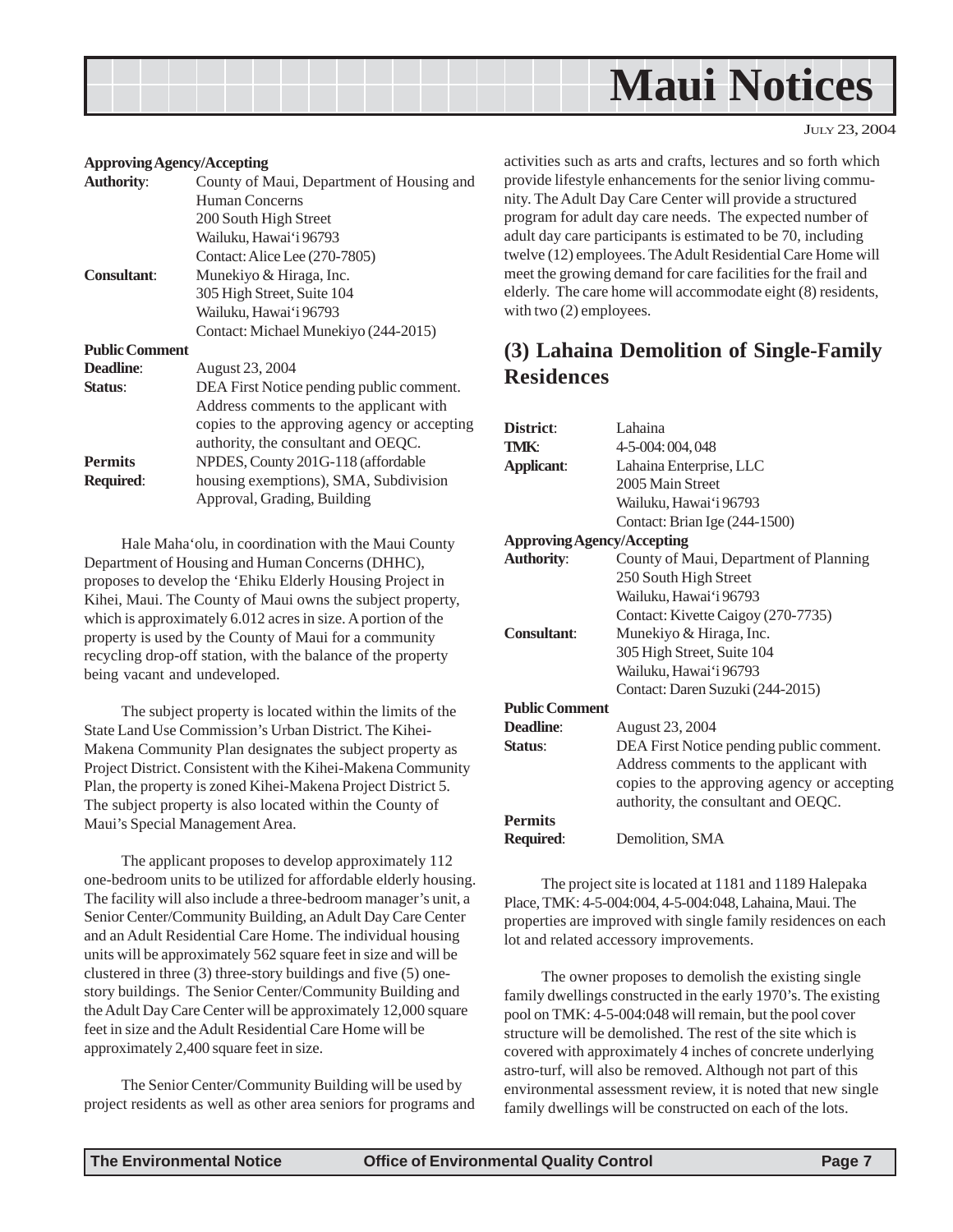# <span id="page-7-0"></span>**Maui Notices**

JULY 23, 2004

#### **(4) Pa'ia-Haiku Community Plan Amendment**

| District:                         | Makawao                                  |  |
|-----------------------------------|------------------------------------------|--|
| TMK:                              | 2-6-008:019                              |  |
| <b>Applicant:</b>                 | County of Maui, Department of Planning   |  |
|                                   | 250 South High Street                    |  |
|                                   | Wailuku, Hawai'i 96793                   |  |
|                                   | Contact: Kivette Caigoy (270-7735)       |  |
| <b>Approving Agency/Accepting</b> |                                          |  |
| <b>Authority:</b>                 | Maui Planning Commission                 |  |
|                                   | C/o Maui Planning Department             |  |
|                                   | 250 South High Street                    |  |
|                                   | Wailuku, Hawai'i 96793                   |  |
|                                   | Contact: Kivette Caigoy (270-7735)       |  |
| <b>Consultant:</b>                | Munekiyo & Hiraga, Inc.                  |  |
|                                   | 305 High Street, Suite 104               |  |
|                                   | Wailuku, Hawai'i 96793                   |  |
|                                   | Contact: Matt Slepin (244-2015)          |  |
| <b>Public Comment</b>             |                                          |  |
| Deadline:                         | August 23, 2004                          |  |
| Status:                           | DEA First Notice pending public comment. |  |
|                                   | Address comments to the applicant with   |  |
|                                   | copies to the consultant and OEQC.       |  |
| <b>Permits</b>                    | Community Plan Amendment,                |  |
| Required:                         | Demolition, SMA                          |  |

The Council of the County of Maui has initiated land use requests involving an amendment to the Pa'ia-Ha'iku Community Plan from "Public/Quasi-public" to "Single-family" and a change in zoning from "Interim" to "R-1, Residential" for property at 281 Hana Highway, Pa'ia, Maui.

The subject property in lower Pa'ia encompasses an area of approximately 5,160 square feet and has been used for single-family residential purposes for 69 years. The Planning and Land Use Committee of the Maui County Council, in consultation with the Department of Planning, concluded that the current Community Plan and County Zoning designations are a result of mapping discrepancies which should be corrected. Implementation of the land use changes will enable the property owner to demolish the existing, deteriorating structure and to rebuild a new, single-family residence on the property.

The County Council has approved a resolution referring bills seeking the above-referenced Community Plan Amendment and Change in Zoning to the Maui Planning Commission. The Corporation Counsel has ruled that a Council-initiated Community Plan Amendment will require an Environmental Assessment (EA) pursuant to Chapter 343, Hawai'i Revised Statutes.

#### **(5) Wailea Condominium**

| Makawao                                     |
|---------------------------------------------|
| 2-1-008:119                                 |
|                                             |
| Wailea MF-9 Associates LLC                  |
| 1885 Main Street, Suite 104                 |
| Wailuku, Hawai'i 96793                      |
| Contact: Martin Quill (242-8979)            |
| <b>Approving Agency/Accepting</b>           |
| Maui Planning Commission                    |
| C/o Maui Planning Department                |
| 250 South High Street                       |
| Wailuku, Hawai'i 96793                      |
| Contact: Kivette Caigoy (270-7735)          |
| Chris Hart & Partners                       |
| 1955 Main Street, Suite 200                 |
| Wailuku, Hawai'i 96793                      |
| Contact: Chris Hart (242-1955)              |
| <b>Public Comment</b>                       |
| August 23, 2004                             |
| DEA First Notice pending public comment.    |
| Address comments to the applicant with      |
| copies to the approving agency or accepting |
| authority, the consultant and OEQC.         |
| SMA, Grading/Grubbing, NPDES,               |
| Building, Construction                      |
|                                             |

The Applicant, Wailea MF-9 Associates LLC, is seeking a Special Management Area Use Permit and Step 2 Planned Development Approval for the development of a 144 unit residential condominium project at TMK 2-1-08: 119, Wailea, Maui, Hawai'i. The project site is situated within the Wailea Resort on the southern end of the Kihei-Makena region of Maui. Since the proposed project will require offsite roadway, drainage and other improvements that may occur on public lands, the Applicant is filing this HRS Chapter 343 Environmental Assessment.

The residential condominium units will be contained within 20 buildings and will reflect a two-story building elevation and an orientation to provide views of the ocean. The project will also include two private recreational facilities, a manager's office, extensive landscape planting, and driveway accesses along Wailea Alanui Drive. The existing natural drainage way on the south end of the property will be maintained primarily as a natural open area with walking paths for project resident use. A swimming pool and cabana will be situated on the south side of the drainage way.

The proposed development is not anticipated to result in significant environmental impacts to the immediate area. Public infrastructure and services are or will be adequate to serve the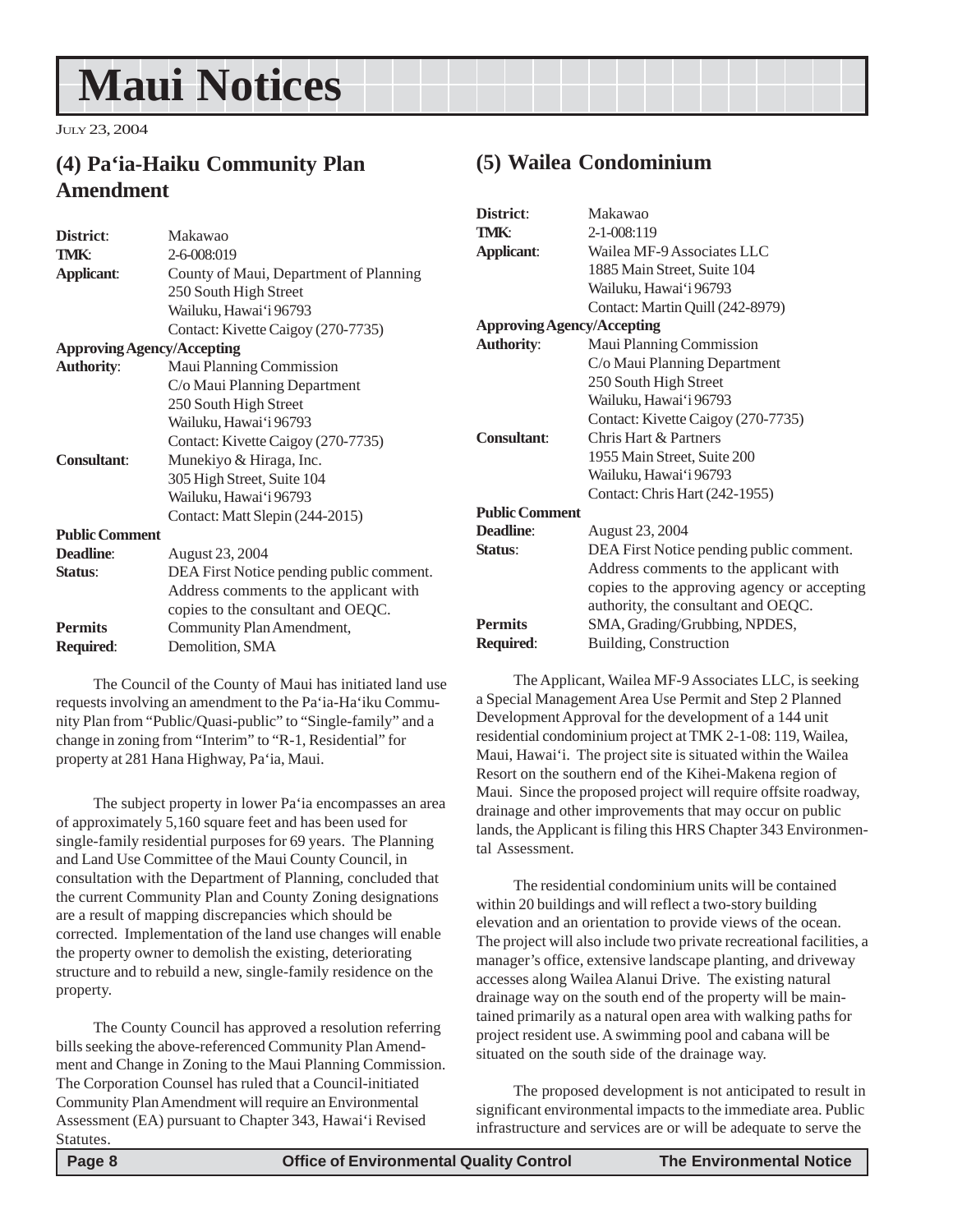<span id="page-8-0"></span>

project and are not expected to be significantly burdened by the project. The proposed project is not anticipated to impact public view corridors and is not anticipated to produce significant adverse impacts on the visual character of the surrounding environs.

### **Final Environmental Assessments/Findings of No Significant Impacts (FONSI)**

#### **(6) Ke Ali'i Kai II Subdivision and Related Offsite Improvements**

| District:          | Wailuku                                |
|--------------------|----------------------------------------|
| TMK:               | 3-9-19:04                              |
| <b>Applicant:</b>  | <b>KAK IILLC</b>                       |
|                    | 220 South King Street, Suite 2170      |
|                    | Honolulu, Hawai'i 96813                |
|                    | Contact: Takeshi Matsukata (585-8397)  |
|                    | <b>Approving Agency/Accepting</b>      |
| <b>Authority:</b>  | Maui Planning Commission               |
|                    | c/o Maui Department of Planning        |
|                    | 250 South High Street                  |
|                    | Wailuku, Hawai'i 96793                 |
|                    | Contact: Kivette Caigoy (270-7811)     |
| <b>Consultant:</b> | Munekiyo & Hiraga, Inc.                |
|                    | 305 High Street, Suite 104             |
|                    | Wailuku, Hawai'i 96793                 |
|                    | Contact: Michael Munekiyo (244-2015)   |
| Status:            | FEA/FONSI issued, project may proceed. |
| <b>Permits</b>     | NPDES, Well Drilling, Community Noise, |
| <b>Required:</b>   | <b>SMA, Construction, UIC</b>          |
|                    |                                        |

The property owner, KAK II LLC, proposes to develop a 90-lot single-family residential subdivision and related improvements on 28.57 acres of land in Kihei, Maui. The project site is located in an area of existing urban development and is bordered by the Kamali'i Elementary School and the Kamaole Heights Subdivision to the north, Kanakanui Road to the east, the Keonekai Subdivision to the south, and the Kihei Ali'i Kai and Kihei Regency condominiums to the west. The project site is designated for "Single-Family" and "R-2, Residential District" uses by the Kihei-Makena Community Plan and Maui County zoning, respectively. An application for a Special Management Area (SMA) Use Permit for the project was filed with the Maui Planning Department in June 2003. In addition, since the proposed action involves the use of County lands

(North-South Collector Road right-of-way), an Environmental Assessment has been prepared as required by Chapter 343, Hawai'i Revised Statutes.

Subdivision houselots will vary in size from approximately 7,600 to 13,800 square feet. One- and two-story base model homes will range in living area from about 1,540 to 2,240 square feet. Built-in and free-standing ohana dwellings are proposed on up to 50 percent of the lots. Based on market conditions when the project's SMA application was prepared, sales prices of the homes would range from approximately \$380,000.00 to \$490,000.00 for the base models and an additional \$25,000.00 to \$70,000.00 for the ohanas.

Site work and the installation of subdivision landscaping and utilities are also proposed, as well as the construction of internal streets, a drainage system, irrigation and percolation wells, a 3.7 acre retention basin/playfield, and a temporary electrical line extension for the irrigation well. Offsite improvements generally encompass the North-South Collector Road right-of-way and include constructing the mauka adjoining half of the roadway fronting the project site, relocating a portion of an existing waterline, and installing new water, sewer, and drainlines to serve the project.

The estimated cost for constructing the proposed subdivision is approximately \$16 million. Site work for the project will be conducted in a single phase and take up to eight (8) months. Thereafter, the construction of homes will be phased according to market demand.

#### **(7) Kualono Subdivision**

| District:                         | Makawao                                |
|-----------------------------------|----------------------------------------|
| TMK:                              | $2 - 3 - 11:01,02$                     |
| <b>Applicant:</b>                 | Hanohano LLC                           |
|                                   | 2005 Main Street                       |
|                                   | Wailuku, Hawai'i 96793                 |
|                                   | Contact: Don Fujimoto (244-1500)       |
| <b>Approving Agency/Accepting</b> |                                        |
| <b>Authority:</b>                 | <b>State Land Use Commission</b>       |
|                                   | P.O. Box 2359                          |
|                                   | Honolulu, Hawai'i 96804-2359           |
|                                   | Contact: Anthony Ching (587-3822)      |
| <b>Consultant:</b>                | Munekiyo & Hiraga, Inc.                |
|                                   | 305 High Street, Suite 104             |
|                                   | Wailuku, Hawai'i 96793                 |
|                                   | Contact: Gwen Hiraga (244-2015)        |
| Status:                           | FEA/FONSI issued, project may proceed. |
| <b>Permits</b>                    | District Boundary Amendment, NPDES,    |
| <b>Required:</b>                  | Construction                           |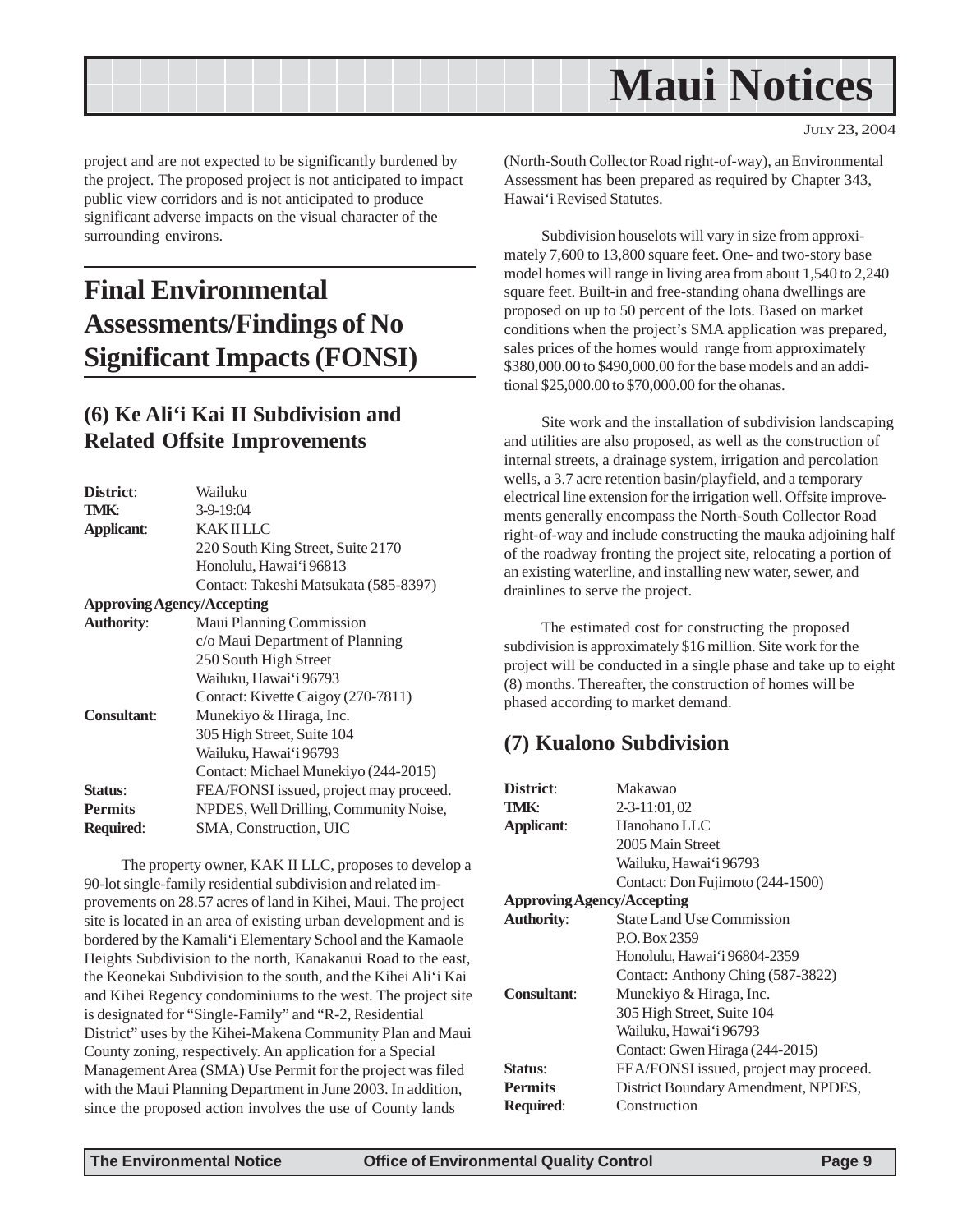# <span id="page-9-0"></span>**Maui Notices**

#### JULY 23, 2004

Hanohano LLC proposes to develop approximately 28.7 acres of vacant land at Pukalani, Maui for single-family residential house lots for the proposed Kualono Subdivision. The subject property is located in an area of existing and ongoing urban development. The Old Haleakala Highway and the site of the proposed Upcountry Town Center (a mixed use development), are located to the northeast of the subject property. King Kekaulike High School is located to the southeast of the subject property, while scattered homes and vacant lots lie along the property's other boundaries.

The proposed subdivision will contain 49 house lots ranging in size from approximately 18,000 to 34,000 square feet. In addition to landscaping and infrastructure for the subdivision, a 0.74-acre retention basin and open space area are proposed in the subdivision. A 1.353-acre preserve with 100 foot buffer will be provided for an existing heiau along the southwest boundary of the property which is to be preserved in place. Offsite improvements for the subdivision include the installation of new waterlines in the Kula Highway and Old Haleakala Highway rights-of-way, as well as a left-turn pocket in the Old Haleakala Highway right-of-way to facilitate turning movements into the subdivision. Home construction and the installation of individual wastewater systems will be the responsibility of individual lot purchasers.

The subject property is located in the State "Agricultural" district. The property is also designated for Single-Family Residential use by the Makawao-Pukalani-Kula Community Plan and is deemed zoned for R-3, Residential district use. A petition for a District Boundary Amendment (from the State Agricultural to Urban district) has been filed with the State Land Use Commission to establish the appropriate State land use classification for the subject property.

Construction of the subdivision is anticipated to commence upon the receipt of all applicable regulatory permits and approvals.

### **Environmental Impact Statement Preparation Notices (EISPN)**

#### **(8) Pulelehua Development**

| District:  | Lahaina                             |
|------------|-------------------------------------|
| TMK:       | $4-3-01:31$ (portion)               |
| Applicant: | Maui Land & Pineapple Company, Inc. |
|            | 1000 Kapalua Drive                  |
|            | Kapalua, Hawai'i 96761              |
|            | Contact: Bob McNatt (669-5625)      |

#### **Approving Agency/Accepting**

| $\frac{1}{2}$         |                                             |
|-----------------------|---------------------------------------------|
| <b>Authority:</b>     | <b>State Land Use Commission</b>            |
|                       | P.O. Box 2359                               |
|                       | Honolulu, Hawai'i 96804                     |
|                       | Contact: Anthony Ching (587-3822)           |
| Consultant:           | PBR Hawai'i                                 |
|                       | 1001 Bishop Street, Suite 650               |
|                       | Honolulu, Hawai'i 96813                     |
|                       | Contact: Tom Schnell (521-5631)             |
| <b>Public Comment</b> |                                             |
| <b>Deadline:</b>      | August 23, 2004                             |
| Status:               | EISPN First Notice pending public comment.  |
|                       | Address comments to the applicant with      |
|                       | copies to the approving agency or accepting |
|                       | authority, the consultant and OEQC.         |
| <b>Permits</b>        | District Boundary Amendment, Building,      |
| <b>Required:</b>      | Grading, NPDES, Sec. 201G, HRS Approval     |
|                       |                                             |

Maui Land & Pineapple Company, Inc., proposes to build Pulelehua, a new, affordable community in West Maui between Honoapi'ilani Highway and the Kapalua West Maui Airport. Pulelehua will be more than a subdivision; it will be a community where residents can live, work, shop, and learn within walking distance of their homes. Reflecting Hawaiian architecture and traditional town planning concepts, land uses and building types will be organized with the most intense and closely spaced uses a central mixed-use neighborhood, with less intense uses radiating out toward the edges of the community.

Pulelehua will serve the critical function of providing affordable housing in West Maui within close proximity to major the region's major employment centers of Ka'anapali and Kapalua Resorts. Providing the opportunity for people to live close to their workplace is an important feature of sustainable design, as it increases quality of life by decreasing traffic congestion and time lost during daily commutes.

As planned, Pulelehua will contain 895 homes, at least 51 percent of which will be made available for sale or rent to low, low-moderate and gap-group income Maui residents. Mixed with the homes will be community-serving retail space with homes integrated on the same street or on second floors.

Pulelehua will also contain a public elementary school, civic places, places of worship, parks, a network of trails, community gardens, and other open space. Of the approximately 312 acres on the site, only about half will be for buildings and roads.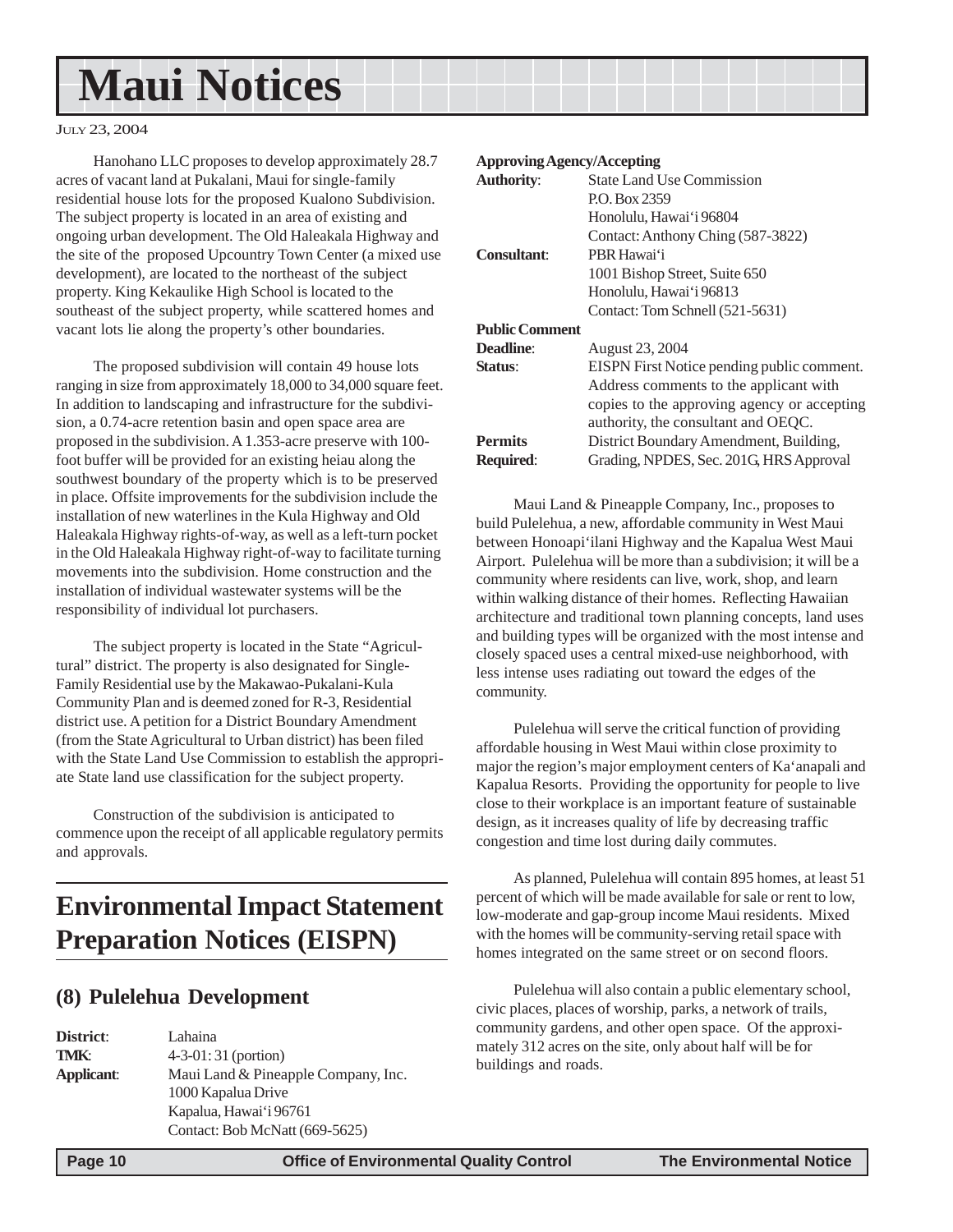### **Maui Notices**

JULY 23, 2004

<span id="page-10-0"></span>To expedite the provision of affordable housing, Maui Land & Pineapple Company, Inc., will obtain County approvals for Pulelehua under Section 201G-118, Hawai'i Revised Statutes (HRS). Under this statute, affordable housing projects are allowed exemptions from zoning and other planning statutes, provided the project meets certain requirements, including health and safety standards. Maui Land & Pineapple Company, Inc., will also seek a state land use district boundary amendment to change the designation of the site from the State Agricultural district to the Urban district, following State Land Use Commission's regular processing requirements.

### **Previously Published Projects Pending Public Comments**

#### **Draft Environmental Assessments**

#### **Hana High and Elementary School Improvements**

**Applicant**: Department of Accounting and General Services 1151 Punchbowl Street, Room 427

Honolulu, Hawai'i 96813 Contact: George Coates (586-0721)

#### **Approving Agency/Accepting**

**Authority**: Same as above. **Public Comment Deadline**: August 7, 2004

#### **Final Environmental Impact Statements**

#### **Lahaina Watershed Flood Control Project**

| Applicant:        | County of Maui                            |
|-------------------|-------------------------------------------|
|                   | Department of Public Works and Waste      |
|                   | Management                                |
|                   | 200 South High Street                     |
|                   | Wailuku, Hawai'i 96793                    |
|                   | Contact: Joe Krueger (270-7745)           |
|                   | <b>Approving Agency/Accepting</b>         |
| <b>Authority:</b> | Mayor, County of Maui                     |
|                   | 250 South High Street                     |
|                   | Wailuku, Hawai'i 96793                    |
| Status:           | FEIS currently being reviewed by the Maui |
|                   | Mayor's Office.                           |

### **Environmental Tip**

#### **Preparing Exemptions**

If you need to prepare an exemption for your agency or your client, do not forget that consultation *with the community* and with other agencies is a necessary prerequisite. The process prior to filling out the exemption memo mirrors the review process: consultation and feedback with those having an interest or a jurisdiction, then "document" finalization. After you consult with others and there are no objections to the proposed exemption, the exemption memo can be prepared and signed. The agency declaring the exemption (*not* OEQC) "shall produce the records for review upon request." That means if someone wants to see the memo, it has to be available for inspection. From start to finish, the entire process can be done in less than a month.

For a full description of the exemption process see our guidance document online at: http:// www.state.hi.us/health/oeqc/guidance/exemption.htm or call our office at 586-4185 for a paper copy.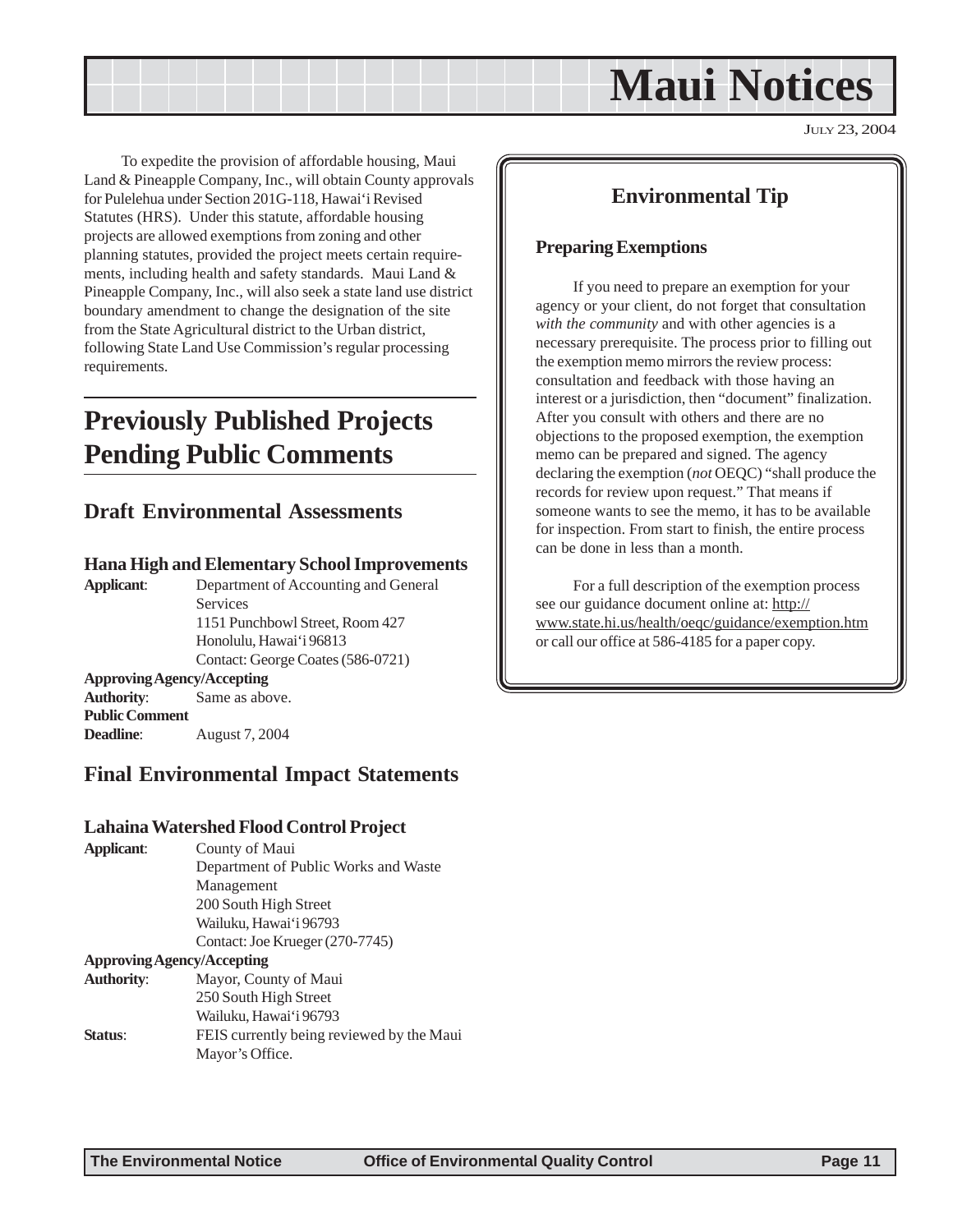# <span id="page-11-0"></span>**Kaua'i Notices**

JULY 23, 2004

### **Draft Environmental Assessments**

#### **(1) Kekaha Landfill Phase II Second Vertical Expansion**

| District:                         | Waimea                                   |
|-----------------------------------|------------------------------------------|
| TMK:                              | 1-2-02:9 $\&$ por. 1                     |
| Applicant:                        | County of Kaua'i                         |
|                                   | Department of Public Works               |
|                                   | 4444 Rice Street                         |
|                                   | Lihu'e, Kaua'i 96766                     |
|                                   | Contact: Troy Tanigawa (241-6880)        |
| <b>Approving Agency/Accepting</b> |                                          |
| <b>Authority:</b>                 | Same as above.                           |
| <b>Consultant:</b>                | Earth Tech, Inc.                         |
|                                   | 841 Bishop Street, Suite 500             |
|                                   | Honolulu, Hawai'i 96813                  |
|                                   | Contact: Ron Boyle (523-8874)            |
| <b>Public Comment</b>             |                                          |
| <b>Deadline:</b>                  | August 23, 2004                          |
| Status:                           | DEA First Notice pending public comment. |
|                                   | Address comments to the applicant with   |
|                                   | copies to the consultant and OEQC.       |
| <b>Permits</b>                    |                                          |
| Required:                         | DOH Solid Waste, Air Permits             |
|                                   |                                          |

The County of Kaua'i proposes to vertically expand the Kekaha Phase II landfill to provide additional volume so that the County has enough time to site, investigate, design, permit, and construct a new landfill. By raising the elevation of the landfill from 60 feet above mean sea level (msl) to 85 feet msl (a vertical increase of 25 feet) the landfill will have the necessary volume to accommodate solid waste for another 5 years.

The landfill site is owned and administered by the Department of Land and Natural Resources (DLNR), and was set aside by the County of Kaua'i for use as a landfill by an executive order. The Phase II area is located on land designated as Agriculture. Phase II land use was approved by the State Land Use Commission by granting a Special Permit. This Special Permit allows land classified in the State Agricultural district to be used for landfill purposes. No time limit is provided for use as a landfill however specific conditions provided by the County of Kaua'i Planning Department, County Planning Commission, and the State land Use Commission must be followed.

### **Previously Published Projects Pending Public Comments**

#### **Draft Environmental Assessments**

#### **Kilauea Booster Pump Station**

**1**

| Applicant:                        | County of Kaua'i                   |
|-----------------------------------|------------------------------------|
|                                   | Department of Water                |
|                                   | 4398 Pua Loke Street               |
|                                   | Lihue, Hawai'i 96766               |
|                                   | Contact: Keith Fujimoto (245-5449) |
| <b>Approving Agency/Accepting</b> |                                    |
| <b>Authority:</b>                 | Same as above                      |
| <b>Public Comment</b>             |                                    |
| <b>Deadline:</b>                  | August 7, 2004                     |
|                                   |                                    |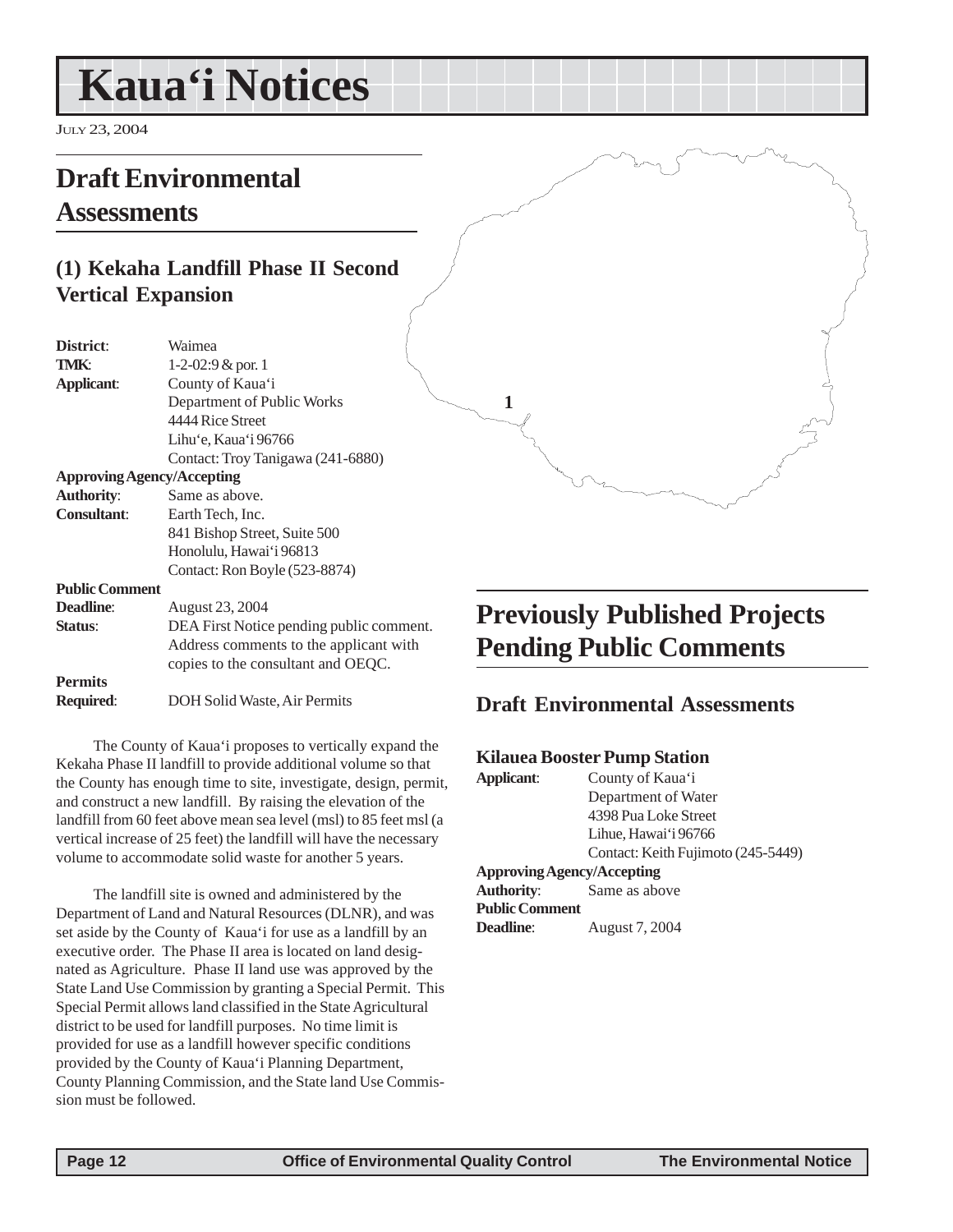### **Hawai'i Notices**

JULY 23, 2004

### <span id="page-12-0"></span>**Final Environmental Assessments (FONSI)**

#### **(1) Mamalahoa Highway Waterline Improvements**

| District:          | North Kona                                  |
|--------------------|---------------------------------------------|
| <b>TMK:</b>        | 7-4-002, 003, 004, 006                      |
| <b>Applicant:</b>  | County of Hawai'i                           |
|                    | Department of Water Supply                  |
|                    | 345 Kekuanao'a Street, Suite 20             |
|                    | Hilo, Hawaiʻi 96720                         |
|                    | Contact: Owen Nishioka (961-8070)           |
|                    | <b>Approving Agency/Accepting</b>           |
| <b>Authority:</b>  | Same as above.                              |
| <b>Consultant:</b> | Gerald Park Urban Planner                   |
|                    | 1221 Kapi'olani Boulevard, Suite 211        |
|                    | Honolulu, Hawai'i 96814                     |
|                    | Contact: Gerald Park (596-7484)             |
| Status:            | FEA/FONSI issued, project may proceed       |
| <b>Permits</b>     | Building, Electrical, Plumbing;             |
| <b>Required:</b>   | Grubbing, Grading, Excavation and Stockpil- |
|                    | ing; Best Management Practices; Variance    |
|                    | from Pollution Controls, State Highway      |
|                    | Right-of-Way, NPDES                         |

#### **This is a joint Federal/State project.**

The Department of Water Supply, County of Hawai'i, proposes to construct water line improvements within the right-of-way of Mamalahoa Highway, District of North Kona, Hawai'i. The project is planned along a section of Mamalahoa Highway between the Department of Water Supply's Honokohau Well and Water Storage Reservoir and the Keahuolu (formerly labeled as QLT) Well and Water Storage Reservoir.

The Department of Water Supply proposes to connect both reservoirs to provide water flow between the reservoirs. Approximately 7,110 lineal feet (1.3 miles) of new 16" water line will be installed within the Mamalahoa Highway right-of-way. At its northern end, the new water line would tie-in to an existing 16-inch line in Mamalahoa Highway and a 16-inch line from the Department of Water Supply Honokohau Reservoir. At its southern end, the water line would connect to a 16-inch line from the Keahuolu Reservoir.

The project also includes installing 8" (12 LF) and 16" lines (178 LF) and connections to existing water facilities at the junction of Palani Road and Mamalahoa Highway. Work will be performed in the State of Hawai'i right-of-way and applicable easements will be sought from the State Department of Transportation.



The project will be constructed in one phase over a 6 month period. The construction cost of the project is estimated at \$1.2 million. Funding will be provided by the Department of Water Supply, County of Hawai'i and through a grant from the U.S. Environmental Protection Agency (EPA).

### **Draft Environmental Impact Statements**

#### **(2) Palamanui Development**

| District:                         | North Kona                            |  |
|-----------------------------------|---------------------------------------|--|
| TMK:                              | $7 - 2 - 05:01$                       |  |
| <b>Applicant:</b>                 | Hiluhilu Development, LLC             |  |
|                                   | P.O. Box 7121                         |  |
|                                   | Kamuela, Hawai'i 96743                |  |
|                                   | Contact: Guido Giacometti (882-1924)  |  |
| <b>Approving Agency/Accepting</b> |                                       |  |
| <b>Authority:</b>                 | <b>State Land Use Commission</b>      |  |
|                                   | 235 S. Beretania Street, Suite 406    |  |
|                                   | Honolulu, Hawai'i 96813               |  |
|                                   | Contact: Anthony Ching (587-3822)     |  |
| <b>Consultant:</b>                | Group 70 International, Inc.          |  |
|                                   | 925 Bethel Street, 5th Floor          |  |
|                                   | Honolulu, Hawai'i 96813               |  |
|                                   | Contact: George Atta (523-5866 x 103) |  |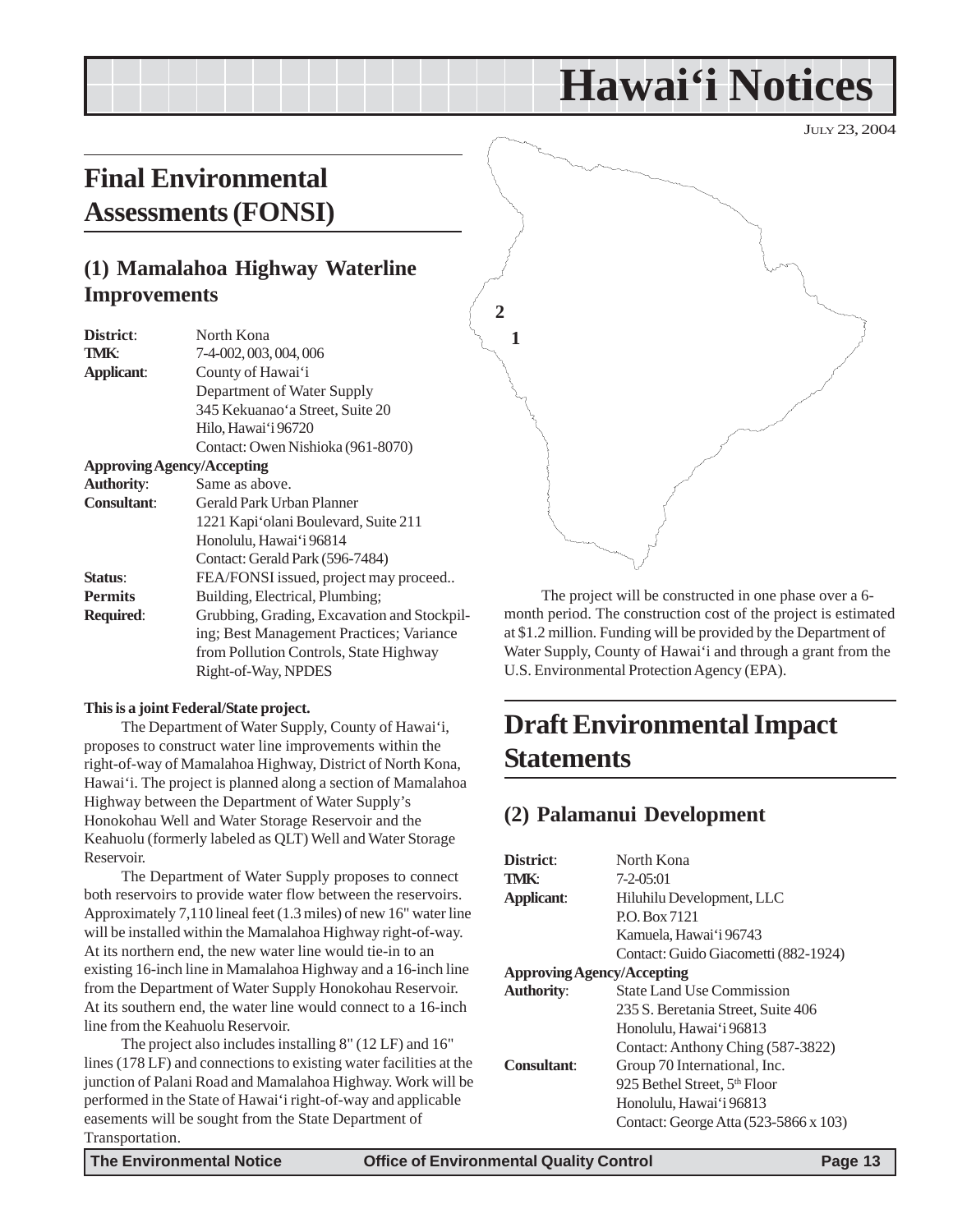# <span id="page-13-0"></span>**Hawai'i Notices**

JULY 23, 2004

#### **Public Comment**

| <b>Deadline:</b> | September 7, 2004                           |
|------------------|---------------------------------------------|
| Status:          | DEIS First Notice pending public comment.   |
|                  | Address comments to the applicant with      |
|                  | copies to the approving agency or accepting |
|                  | authority, the consultant and OEQC.         |
| <b>Permits</b>   | Land Use Boundary Amendment, NPDES,         |
| <b>Required:</b> | Rezoning, Subdivision, Grading, Building,   |
|                  | <b>UIC</b> , Construction                   |

A Draft Environmental Impact Statement has been prepared for Palamanui - Hiluhilu Development project. A Draft EIS for this project was circulated earlier. It is being circulated again to ensure comprehensive review and comments are obtained.

Hiluhilu Development LLC., proposes to develop a 725.2 acre vacant parcel in North Kona with residential units, a university village center and an 18-hole golf course as Palamanui. The site is located within the ahupua'a of Kau, near the Kona International Airport at Keahole, mauka of Queen Ka'ahumanu Highway and makai of Makalei Estates in North Kona on the island of Hawai'i. The property is privately owned by Hiluhilu Development LLC.

The applicant has partnered with the University of Hawai'i in developing a University Village to support the proposed West Hawaii Campus, located adjacent to the subject property.

Palamanui will provide single-family residential units, residences for the University and the community, a mixture of classroom and teaching labs, a cultural center, commercial areas, conference facilities, facilities for community outreach and commercial training support, parking, athletic fields and medical wellness facilities.

Infrastructure facilities to support the development include an internal circulation roadway network, a wastewater treatment and disposal system, a potable water supply and fire protection system, a non-potable water irrigation system and other utility systems.

The project involves the use of conservation district lands and will involve the reclassification of these conservation lands. The applicant will be seeking a Land Use Boundary Amendment to reclassify the existing Conservation and Agricultural District designations to an Urban District Designation.

The project involves the following permits: Land Use Boundary Amendment, Rezoning, Subdivision, Wastewater Treatment Facility and Irrigation, Highway entrance from Queen Ka'ahumanu Highway, Grading and Building Permits, National Pollutant Discharge Elimination System and Underground Injection Control, Construction permits.

### Previously Published Projects Pending Public Comment

#### **Draft Environmental Assessments**

#### **Kuakini Highway 16-Inch Waterline Improvements**

| Applicant:                        | County of Hawai'i                        |
|-----------------------------------|------------------------------------------|
|                                   | Department of Water Supply               |
|                                   | 345 Kekuanao'a Street, Suite 20          |
|                                   | Hilo, Hawai'i 96720                      |
|                                   | Contact: William Atkins (961-8070 x 254) |
| <b>Approving Agency/Accepting</b> |                                          |
| <b>Authority:</b>                 | Same as above.                           |
| <b>Public Comment</b>             |                                          |
| <b>Deadline:</b>                  | August 7, 2004                           |

#### **Environmental Impact Statement Preparation Notices**

#### **Hawai'i Belt Road, Mud Lane to Kamuela Racetrack**

| Applicant:                        | <b>State Department of Transportation</b> |
|-----------------------------------|-------------------------------------------|
|                                   | 869 Punchbowl Street                      |
|                                   | Honolulu, Hawai'i 96813                   |
|                                   | Contact: Nelson Sagum (587-1834)          |
| <b>Approving Agency/Accepting</b> |                                           |
| <b>Authority:</b>                 | Same as above.                            |
| <b>Public Comment</b>             |                                           |
| <b>Deadline:</b>                  | August 7, 2004                            |

### **Withdrawal**

#### **Kohala Mountain Road Realignment**

The Kohala Mountain Road Realignment draft EA, published in the July 23, 2003 *Environmental Notice* was withdrawn on July 9, 2004. The project has been terminated.

If there are any questions, please contact Thomas Fujiwara at 692-7578, Highways Division, Department of Transportation.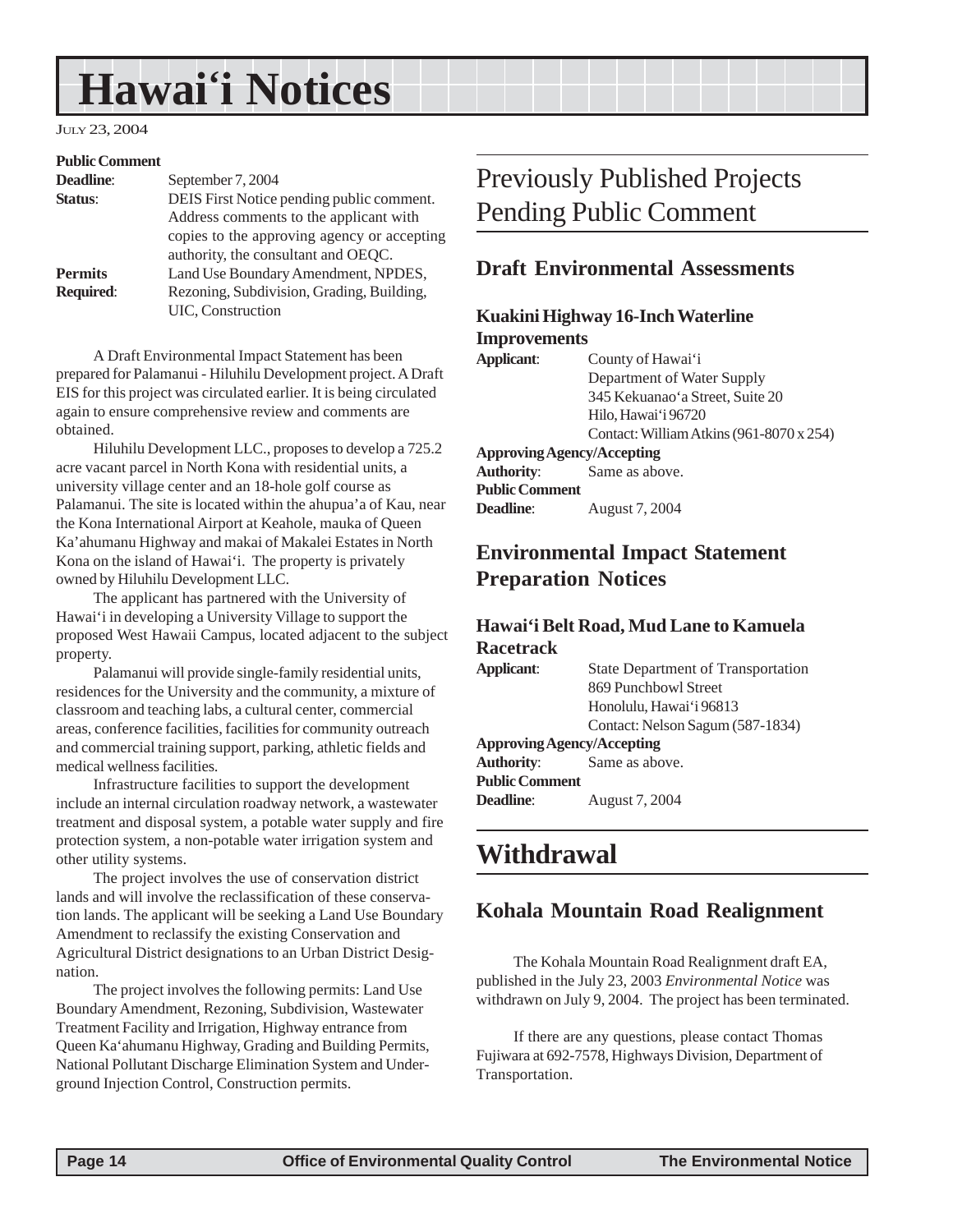# <span id="page-14-0"></span>**Shoreline Notices**

JULY 23, 2004

#### **Shoreline Certification Applications**

Pursuant to § 13-222-12, HAR the following shoreline certification applications are available for inspection at the DLNR District Land Offices on Kaua'i, Hawai'i and Maui and at Room 220, 1151 Punchbowl St., Honolulu, O'ahu (Tel: 587-0414). All comments shall be submitted in writing to the State Land Surveyor, 1151 Punchbowl Street, Room 210, Honolulu, Hawai'i 96813 and postmarked no later than fifteen (15) calendar days from the date of the public notice of the application. If there are any questions, please call Nick Vaccaro at 587-0384.

| File No.       | Date    | Location                                                                                                                                                                        | Applicant/Owner                                       | <b>TMK</b>          |
|----------------|---------|---------------------------------------------------------------------------------------------------------------------------------------------------------------------------------|-------------------------------------------------------|---------------------|
| <b>OA-995</b>  | 7/13/04 | Lot 66 of Land Court Application (Map 1), land situated at<br>Laie, Koolauloa, Island of Oahu, Hawaii                                                                           | Sam Hirota, Inc./Mary<br>Worrall                      | $5 - 5 - 03$ : 26   |
|                |         | Address: 55-599 Kamehameha Highway                                                                                                                                              |                                                       |                     |
|                |         | <b>Purpose: Renovate Dwelling</b>                                                                                                                                               |                                                       |                     |
| <b>OA-996</b>  | 7/13/04 | Lot 216 of Land Court Application 1095 (Map 5), land<br>situated at Kawela Beach Lots, Kawela, Koolauloa, Island of<br>Oahu, Hawaii                                             | Austin Tsutsumi & Assoc.,<br>Inc./Toru Akehi          | $5 - 7 - 03:54$     |
|                |         | Address: 57-320 Pahipahialua Street                                                                                                                                             |                                                       |                     |
|                |         | Purpose: Determine Setback                                                                                                                                                      |                                                       |                     |
| KA-179         | 7/13/04 | Allotment No. 48 as shown on the map of Partition Moloaa<br>Hui Land, Approved by the Presiding Judge September 24,<br>1932, land situated at Aliomanu, Island of Kauai, Hawaii | Peter N. Taylor/Greg Fowler                           | $4-9-04:17$         |
|                |         | Address: Kukuna Road (No Number)                                                                                                                                                |                                                       |                     |
|                |         | Purpose: Building Permit                                                                                                                                                        |                                                       |                     |
| $OA - 577 - 2$ | 7/13/03 | Portion of Makaha Beach Park, Makaha, Waianae, Island of<br>Oahu, Hawaii                                                                                                        | ControlPoint Surveying/City<br>and County of Honolulu | $8-4-1:12$<br>(Por) |
|                |         | Address 84-369 Farrington Highway                                                                                                                                               |                                                       |                     |
|                |         | Purpose: SMA Permit                                                                                                                                                             |                                                       |                     |
| <b>KA-180</b>  | 7/13/04 | Lot 41 of Land Court application 1160 (Map 7), land situated<br>at Hanalei, Halelea, Island of Kauai, Hawaii                                                                    | <b>Wagner Engineering</b><br>Services, Inc./Robert B. | $5-5-01:25$         |
|                |         | Address: 5050 Weke Road                                                                                                                                                         | McKnight, Jr.                                         |                     |
|                |         | Purpose: Building Permit                                                                                                                                                        |                                                       |                     |
| MA-309         | 7/13/04 | Lot 8 of the Puunoa Subdivision No. 3 (F.P. 575), land                                                                                                                          | Arthur Valencia/Clay and                              | $4 - 5 - 03:07$     |
| Resubmitted    |         | situated at Puunoa, Lahaina, Island of Maui, Hawaii                                                                                                                             | Kris Rodrigues                                        |                     |
| Application    |         | Address: 19 Kamaka Circle                                                                                                                                                       |                                                       |                     |
|                |         | Purpose: Building Permit                                                                                                                                                        |                                                       |                     |
| HA-280         | 7/13/04 | Lot 1 of Mauna Lani South Course Subdivision No. 4 (F.P.<br>2347), land situated at Anaehoomalu and Kalahuipuaa,<br>(Waikoloa), South Kohala, Island of Hawaii, Hawaii          | Ilima Surveying, LLC/Ocean<br>Kona Development LLC    | $6 - 8 - 22$ : 40   |
|                |         | Address: No Street Address                                                                                                                                                      |                                                       |                     |
|                |         | Purpose: Determine Building Setback                                                                                                                                             |                                                       |                     |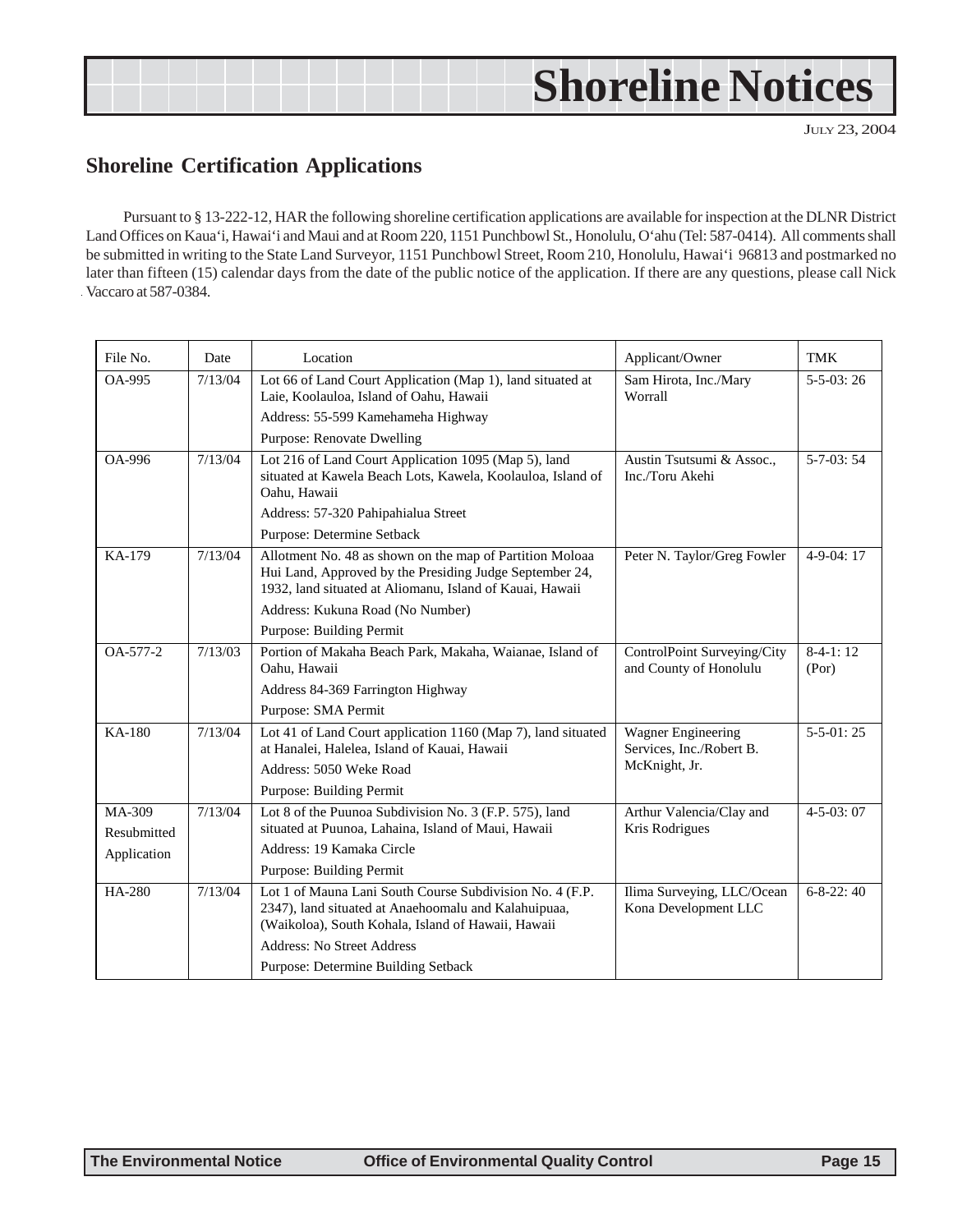# <span id="page-15-0"></span>**Shoreline Notices**

JULY 23, 2004

#### **Shoreline Certifications and Rejections**

Pursuant to §§13-222-26, HAR the following shorelines have been proposed for certification or rejection by the DLNR. Any person or agency wishing to appeal a proposed shoreline certification or rejection shall file a notice of appeal in writing with the department no later than 20 calendar days from the date of the public notice of the proposed shoreline certification or rejection. The Notice of appeal shall be sent to the BLNR, 1151 Punchbowl Street, Room 220, Honolulu, Hawai'i 96813.

| Case No.       | Proposed Shoreline<br>Certifications                  | Location                                                                                                                                                                                                                                | Applicant                                                            | TMK                                               |
|----------------|-------------------------------------------------------|-----------------------------------------------------------------------------------------------------------------------------------------------------------------------------------------------------------------------------------------|----------------------------------------------------------------------|---------------------------------------------------|
| MO-084         | Proposed Shoreline<br>Certification<br>7/12/04        | Lot 19 of O'ne Alii Residence Lots Hawaiian Home<br>Lands, land situated at Makakupaia 1, Island of<br>Molokai, Hawaii<br>Address: Kamehameha V Highway<br>Purpose: SMA Permit                                                          | ControlPoint Surveying,<br>Inc./Department of<br>Hawaiian Home Lands | $5-4-06:19$                                       |
| <b>OA-990C</b> | Proposed Shoreline<br>Certification<br>7/12/04        | Parcel 1 and 3 of Koko Head Park, land situated at<br>Maunalua, Koolaupoko, Island of Oahu, Hawaii<br>Address: 8801 Kalanianaole Hwy<br>7501 Kalanianaole Hwy<br>Purpose: Fiber Optic Cable Ocean Landing Site                          | ControlPoint Surveying,<br>Inc./City and County of<br>Honolulu       | $3-9-10:03$<br>$(por)$ & 3-<br>$9-12:02$<br>(por) |
| HA-249-2       | Proposed Shoreline<br>Certification<br>7/12/04        | Lot B, being the whole of R.P. 3737, Land<br>Commission Award 5680, Apana 2 to Kahiamoe,<br>land situated at Kapalaalaea 1 <sup>st</sup> , North Kona, Island<br>of Hawaii, Hawaii<br>Address: Not Assigned<br>Purpose: Building Permit | Wes Thomas Associates/<br><b>Bradford and Vicki</b><br>Picking       | $7-7-10:13$                                       |
| OA-465-2       | Proposed Shoreline<br>Certification<br>7/12/04        | Lot 1111 as shown on Map 254 of Land Court<br>Application 677, land situated at Kailua,<br>Koolaupoko, Island of Oahu, Hawaii<br>Address: 52 Kaapuni Drive<br>Purpose: Determine Setback                                                | Jaime F. Alimoboyguen/<br>Robert and Kathryn<br>Naish                | $4 - 3 - 13:32$                                   |
| MA-150-2       | Proposed Shoreline<br>Certification<br>7/12/04        | Being a Portion of Government Land of Wahikuli<br>(C.S.F. No. 21,694), land situated at Wahikuli,<br>Lahaina, Island of Maui, Hawaii<br>Address: Honoapiilani Highway<br>Wahikuli Wayside Park<br>Purpose: SMA Permit                   | Controlpoint Surveying,<br>Inc./County of Maui<br>(owner)            | $4 - 5 - 21:07$                                   |
| HA-277         | Proposed Shoreline<br>Certification<br>7/12/04        | Lot 3, Block 1 of the Milolii Beach Lots (File Plan<br>789), land situated at Papa 2 <sup>nd</sup> , South Kona, Island<br>and County of Hawaii, Hawaii<br>Address: Not Assigned (Vacant)<br>Purpose: Determine Building Area           | KKM Surveys/Michael<br>Selby                                         | $8 - 8 - 05$ :<br>110                             |
| MA-310         | <b>Proposed Shoreline</b><br>Certification<br>7/12/04 | Lot 2 of the Wahikuli Beach Lots, land situated at<br>Wahikuli, Lahaina, Island of Maui, Hawaii<br>Address: 1421 Front Street<br>Purpose: Determine Setback                                                                             | A&B Properties, Inc./<br>William H. McFarland                        | $4 - 5 - 13:03$                                   |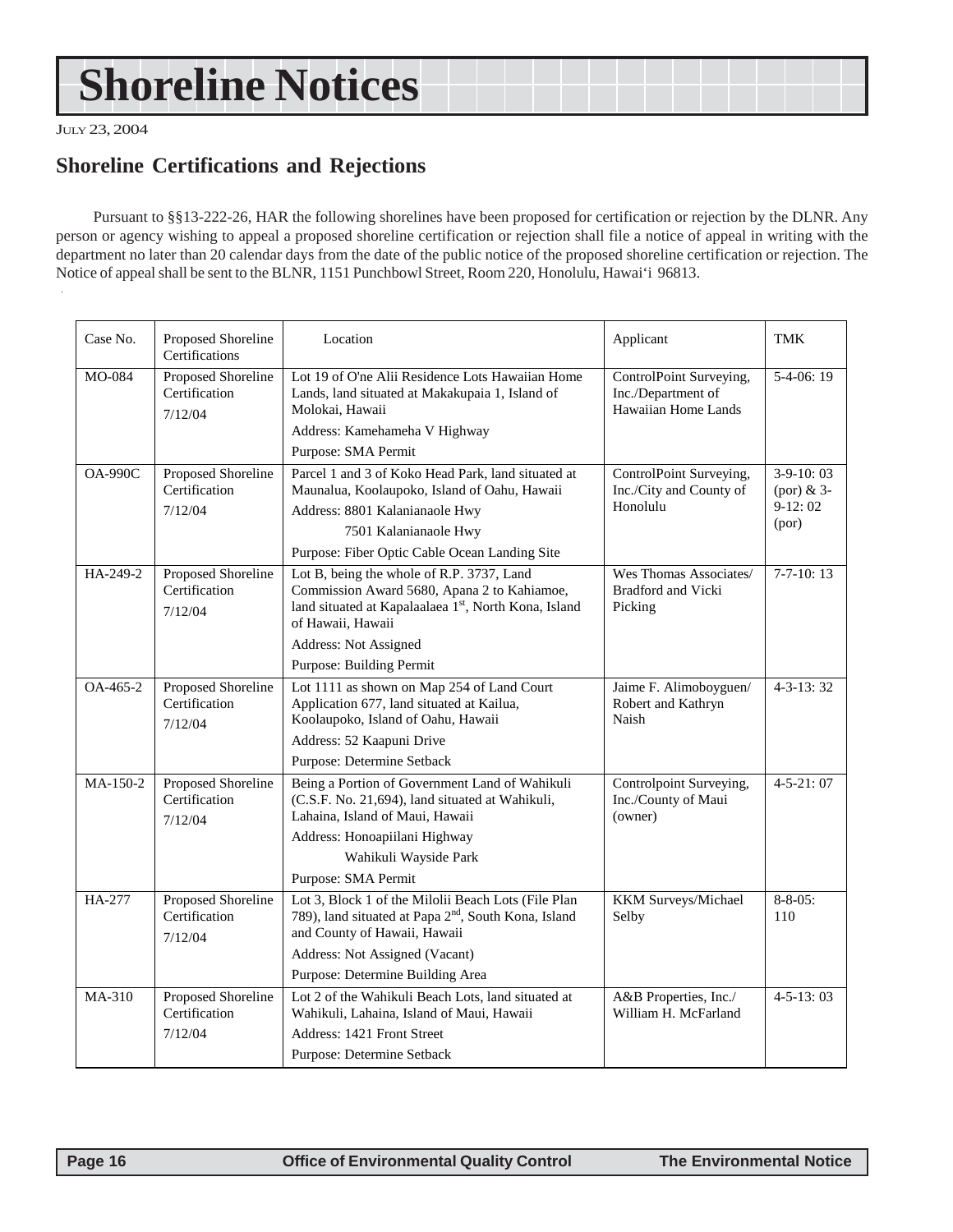# **Pollution Control Permit Applications**

JULY 23, 2004

#### **Department of Health Permits**

The following is a list of some pollution control permits currently being reviewed by the State Department of Health. For more information about any of the listed permits, please contact the appropriate branch or office of the Environmental Management Division at 919 Ala Moana Boulevard, Honolulu.

| <b>Branch</b><br>Permit Type                                                | Applicant & Permit<br><b>Number</b>                                                                        | <b>Project Location</b>                                                                                                                                                                             | Pertinent<br>Date          | Proposed Use                                                                                                                                                                                                                                 |
|-----------------------------------------------------------------------------|------------------------------------------------------------------------------------------------------------|-----------------------------------------------------------------------------------------------------------------------------------------------------------------------------------------------------|----------------------------|----------------------------------------------------------------------------------------------------------------------------------------------------------------------------------------------------------------------------------------------|
| Clean Air Branch,<br>586-4200, Temporary<br><b>Covered Source</b><br>Permit | <b>Isemoto Contracting</b><br>Company, Ltd.<br>CSP 0219-01-CT<br>(Renewal and Significant<br>Modification) | Various Temporary<br>Sites, State of<br>Hawaii<br>Initial Location of<br>New 125 TPH<br>Stone Processing<br>Plant and 725 kW<br>Diesel Engine<br>Generator: Kukio<br>Project, North<br>Kona, Hawaii | Issued:<br>6/28/04         | Two (2) 357 TPH Portable Stone<br>Processing Plants with 250 HP<br>Diesel Engine, 125 TPH Portable<br>Stone Processing Plant and 400<br>kW Diesel Engine Generator, 500<br>kW Diesel Engine Generator, and<br>725 kW Diesel Engine Generator |
| Clean Air Branch,<br>586-4200,<br><b>Temporary Covered</b><br>Source Permit | Land Breeze, Inc.<br>CSP 0543-01-CT<br>(Significant Modification)                                          | Various Temporary<br>Sites, State of<br>Hawaii<br>Initial Location:<br><b>Hickam Air Force</b><br>Base, Honolulu,<br>Oahu                                                                           | Issued:<br>7/1/04          | Portable Crushing and Processing<br>Plant with 525 BHP Diesel Engine                                                                                                                                                                         |
| Clean Air Branch,<br>586-4200, Temporary<br><b>Covered Source</b><br>Permit | <b>Grace Pacific Corporation</b><br>CSP 0045-02-CT<br>(Renewal)                                            | 91-920 Farrington<br>Highway, Kapolei,<br>Oahu                                                                                                                                                      | Comments<br>Due:<br>7/9/04 | 334 TPH Hot Mix Asphalt Facility                                                                                                                                                                                                             |
| Clean Air Branch,<br>586-4200,<br><b>Temporary Covered</b><br>Source Permit | CTS Earthmoving, Inc.<br>CSP 0562-01-CT                                                                    | UTM: 813,480 m<br>E and 2,181,800 m<br>N (NAD 83),<br>Kohanaiki, Kona,<br>Hawaii                                                                                                                    | Comments<br>Due:<br>7/9/04 | 1,500 TPH Portable Crushing and<br><b>Screening Plant</b>                                                                                                                                                                                    |
| Clean Air Branch,<br>586-4200<br><b>Covered Source</b><br>Permit            | <b>Grace Pacific Corporation</b><br>CSP 0045-01-C<br>(Minor Modification)                                  | 91-920 Farrington<br>Highway, Kapolei,<br>Oahu                                                                                                                                                      | Issued:<br>7/6/04          | 400 TPH Non-Portable Plant, 150<br>TPH Screening Plant and 600 TPH<br>Aggregate Recycling Plant with<br>1,000 kW Diesel Engine Generator                                                                                                     |
| Clean Air Branch,<br>586-4200<br>Noncovered Source<br>Permit                | Maui Humane Society<br>NSP 0444-01-N<br>(Renewal)                                                          | 1350 Mehameha<br>Loop, Puunene,<br>Maui                                                                                                                                                             | Issued:<br>7/8/04          | 75 lb/hr Pathological Waste<br>Incinerator                                                                                                                                                                                                   |
| Clean Air Branch,<br>586-4200 Covered<br>Source Permit                      | Kauai Aggregates<br>CSP 0332B01-C<br>(Renewal)                                                             | UTM: Zone 4,<br>2,422,250m N and<br>440,500 m E,<br>(NAD-83), Halewili<br>Road, Eleele,<br>Kauai                                                                                                    | Issued:<br>7/8/04          | 320 TPH Stone Quarrying and<br>Processing Plant                                                                                                                                                                                              |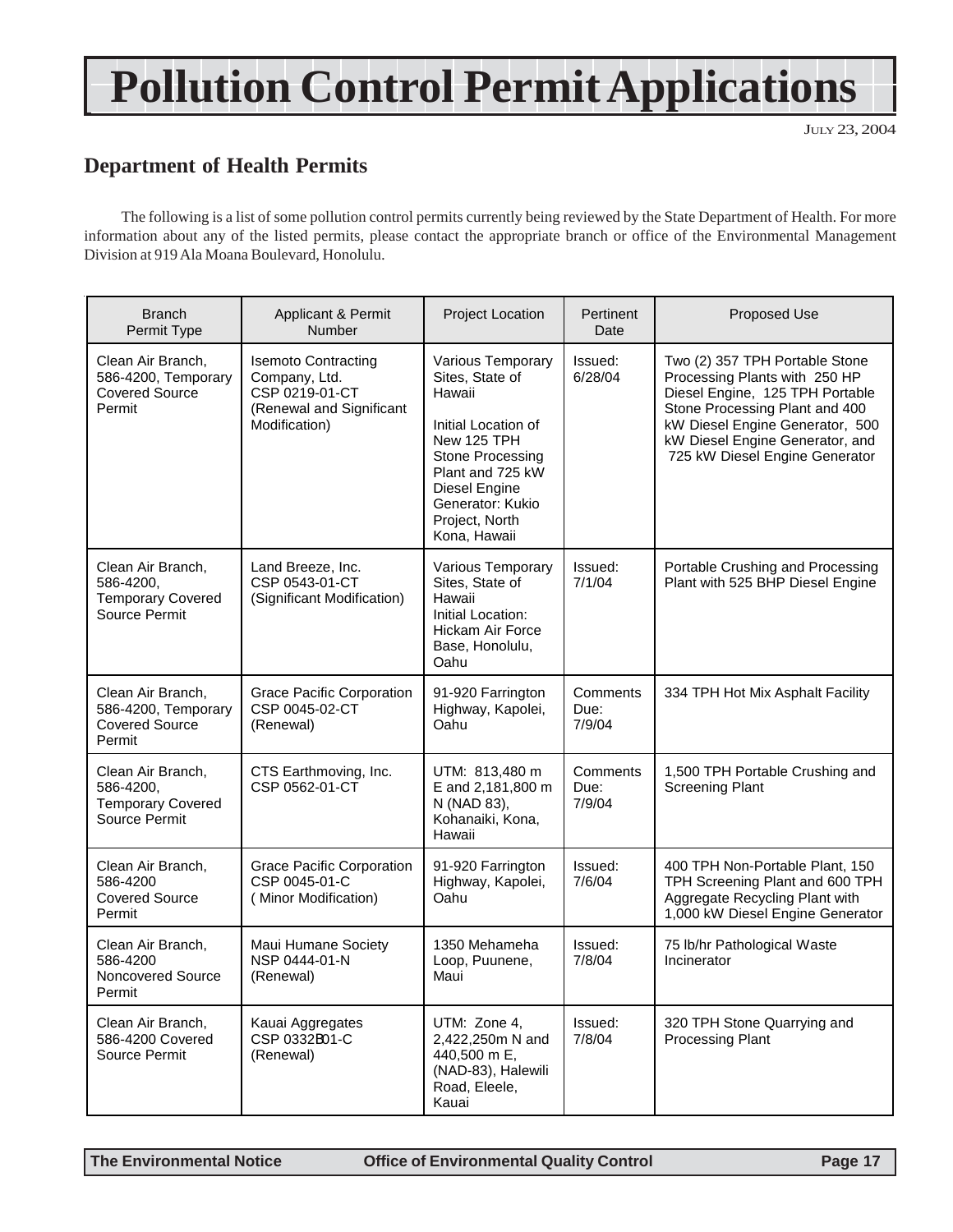# <span id="page-17-0"></span>**Pollution Control Permit Applications**

JULY 23, 2004

#### **Department of Health Permits (continued)**

| <b>Branch/Permit Type</b>     | Applicant & Application<br><b>Number</b> | <b>Facility Location</b>     | <b>Pertinent Date</b> | Proposed Use                 |
|-------------------------------|------------------------------------------|------------------------------|-----------------------|------------------------------|
|                               |                                          |                              |                       |                              |
| (SHWB) Solid Waste Management | Amazon Construction Co                   | 41-650 Ahiki St., Waimanalo  | 6/18/04               | Petroleum Contaminated Soil  |
| Permit (New)                  | TR-0077-04                               |                              | (Received)            | Transport                    |
| (SHWB) Solid Waste Management | Kauai Recycling for the                  | 3460 Ahukini Rd., Lihue      | 7/12/04               | <b>Glass Recycling</b>       |
| Permit-by-Rule (New)          | Arts, RY-0078-04                         |                              | (Received)            |                              |
| (SHWB) Solid Waste Management | West Haw aii Concrete, RY-               | 74-4925 Queen Kaahumanu      | 7/12/04               | Concrete Recycling           |
| Permit-by-Rule (New)          | 0079-04                                  | Hw y., Kailua-Kona           | (Received)            |                              |
| (SHWB) Solid Waste Management | Amazon Concstruction Co.,                | 1189 Waimanu St., Honolulu   | 7/13/04               | Petroleum Contaminated Soil  |
| Permit (Modification)         | TR-0080-04                               |                              | (Received)            | Transport                    |
| (SHWB) Solid Waste Management | Reynolds Recycling, Inc.,                | Mililani Mauka Park and Ride | 7/13/04               | Recycling Convenience Center |
| Permit-by-Rule (New)          | RY-0081-04                               |                              | (Received)            |                              |
| (SHWB) Solid Waste Management | Reynolds Recycling, Inc.,                | Haw aii Kai Park and Ride    | 7/13/04               | Recycling Convenience Center |
| Permit-by-Rule (New)          | RY-0082-04                               |                              | (Received)            |                              |
| (SHWB) Solid Waste Management | Reynolds Recycling, Inc.,                | Royal Kunia Park and Ride    | 7/13/04               | Recycling Convenience Center |
| Permit-by-Rule (New)          | RY-0083-04                               |                              | (Received)            |                              |

# **Land Use Commission Notices**

#### **Pulelehua**

The LUC has received the following request regarding a proposed district boundary amendment pursuant to Chapter 205, Hawai'i Revised Statutes:

| Maui Land & Pineapple Company, Inc.   |  |
|---------------------------------------|--|
| Mahinahina and Kahana, Lahaina, Maui, |  |
|                                       |  |
|                                       |  |
|                                       |  |
| Agricultural to Urban                 |  |
|                                       |  |
|                                       |  |

If you would like further detailed information on this matter, please contact:

State Land Use Commission

Location Address Leiopapa A Kamehameha Building (State Office Tower) 235 S. Beretania Street, Room 406 Honolulu, Hawai'i 96813

Mailing Address P.O. Box 2359 Honolulu, Hawai'i 96804-2359

Phone: 587-3822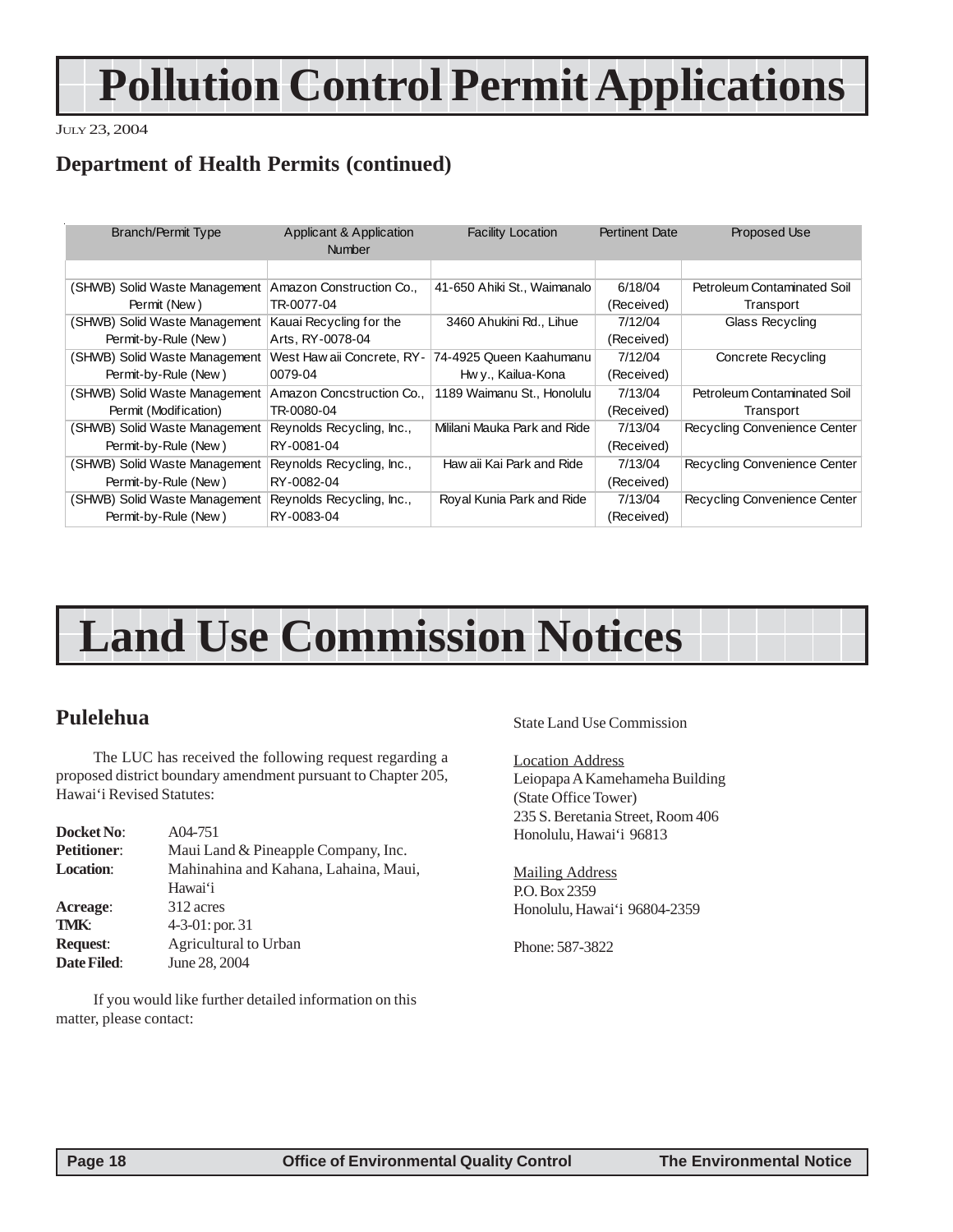<span id="page-18-0"></span>

JULY 23, 2004

#### **Federal Consistency Reviews**

The Hawai'i Coastal Zone Management (CZM) Program has received the following federal actions to review for consistency with the CZM objectives and policies in Chapter 205A, Hawai'i Revised Statutes. This public notice is being provided in accordance with section 306(d)(14) of the National Coastal Zone Management Act of 1972, as amended. For general information about CZM federal consistency please call John Nakagawa with the Hawai'i CZM Program at 587-2878. For neighboring islands use the following toll free numbers: Lana'i & Moloka'i: 468-4644 x 72878, Kaua'i: 274-3141 x 72878, Maui: 984- 2400 x 72878 or Hawai'i: 974-4000 x 72878. For specific information or questions about an action listed below please contact the CZM staff person identified for each action. Federally mandated deadlines require that comments be received by the date specified for each CZM consistency review and can be mailed to:

Office of Planning Dept. of Business, Economic Development and Tourism P.O. Box 2359 Honolulu, Hawai'i 96804

Or, fax comments to the Hawai'i CZM Program at 587-2899.

#### **Federal Funds for Waianae Boat Harbor Loading Dock Replacement, O'ahu**

| Applicant:              | State of Hawai'i Department of Land & |
|-------------------------|---------------------------------------|
|                         | <b>Natural Resources</b>              |
|                         | Contact: Michael Fujimoto, 587-0085   |
| <b>Federal Action:</b>  | <b>Federal Financial Assistance</b>   |
| <b>Federal Agency:</b>  | U.S. Fish & Wildlife Service          |
| Location:               | Wai 'anae Boat Harbor                 |
| <b>CZM Contact:</b>     | John Nakagawa, 587-2878               |
| <b>Proposed Action:</b> |                                       |

Federal funding for the replacement of an existing loading dock with a new ADA accessible loading dock. Total estimated cost is \$80,000.

**Comments Due**: August 6, 2004

#### **Special Management Area (SMA) Minor Permits**

Pursuant to Hawai'i Revised Statute (HRS) 205A-30, the following is a list of SMA Minor permits that have been approved or are pending by the respective county/state agency. For more information about any of the listed permits, please contact the appropriate county/state Planning Department. City & County of Honolulu (523-4131); Hawai'i County (961-8288); Kaua'i County (241-6677); Maui County (270-7735); Kaka'ako Special Design District (587-2878).

| <b>Location</b> (TMK)         | <b>Description (File No.)</b>                    | Applicant/Agent                       |
|-------------------------------|--------------------------------------------------|---------------------------------------|
| Kauai: Koloa (2-8-15-12)      | Stone paved driveway (SMA(M)-2004-28             | Bradford Bennett (Ron Agor)           |
| Kauai: Poipu (2-8-18-59)      | Temporary storage container (SMA(M)-2005-01      | Leslie Stone                          |
| Hawaii: Kapoho(1-4-11-20&21)  | Consolidation & resubdivision of 7 lots (SMM157) | B&L Kuwahara LLP & Yunis Family Trust |
| Maui: Makena (2-1-4-75 & 110) | Install portable toilets (SM2 2003203)           | <b>State DLNR</b>                     |
| Maui: Kihei (2-1-21-85)       | Addition (SM2 20040064)                          | Guber, Gordon/Teressa                 |
| Maui: Lahaina (4-3-3-109)     | Craft fair (SM2 20040065)                        | Maui Family Support Servs., Inc.      |
| Maui: Kihei (3-9-11-02)       | Swimming pool $\&$ spa (SM2 20040066)            | Rixey, George A.                      |
| Maui: (4-5-13-17)             | Convert workshop (SM2 20040067)                  | Kane, Garson B.                       |
| Maui: Kihei (3-9-17-02)       | Temp construction storage (SM2 20040068)         | Betsill Brothers Construction, Inc.   |
| Maui: Haiku (2-8-3-2)         | Well (SM2 20040069)                              | Hamilton, Laird                       |
| Maui: Kapalua (4-2-4-21)      | Grading & drainage (SM2 20040071)                | Ritz Carlton, Kapalua                 |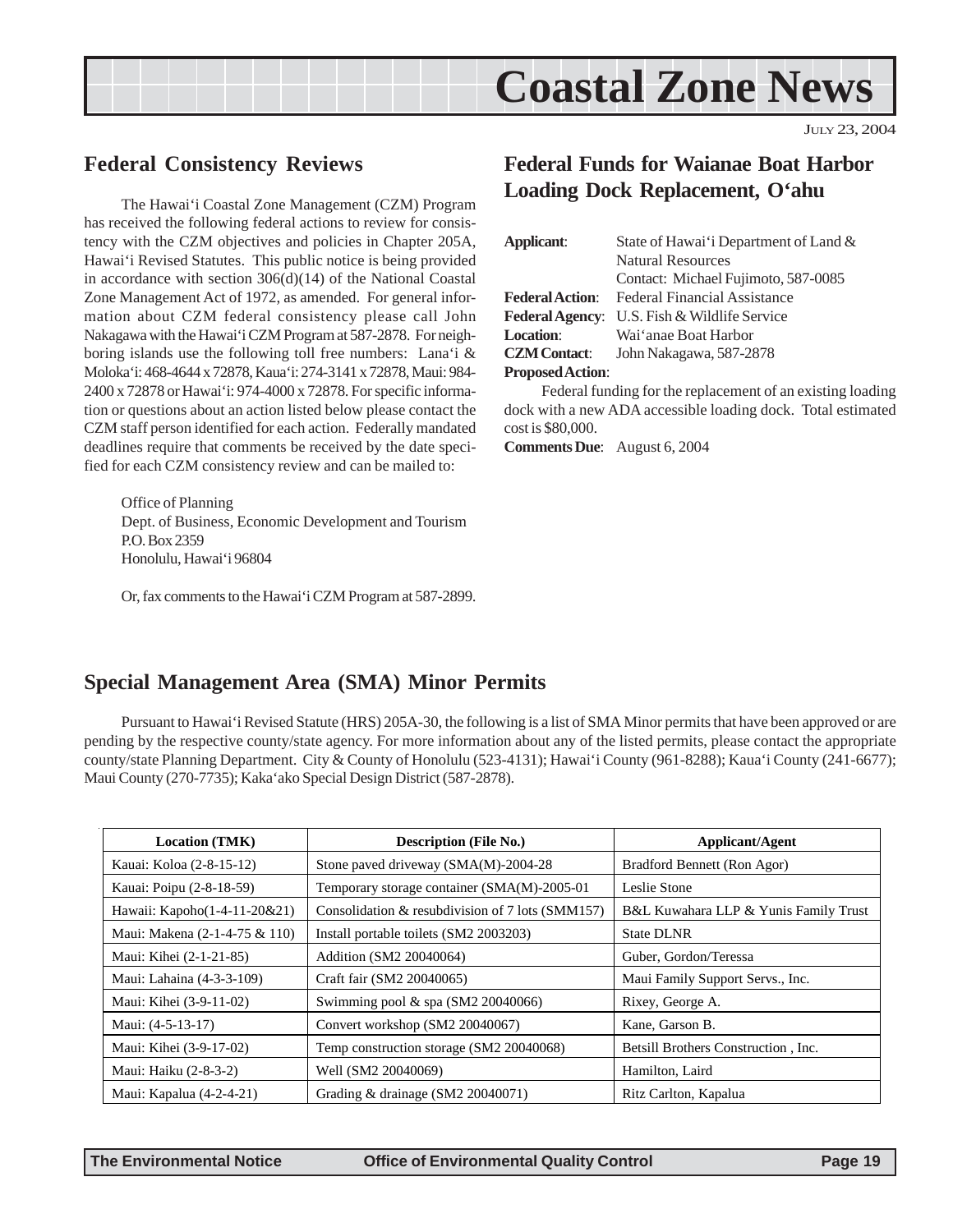# <span id="page-19-0"></span>**Coastal Zone News**

JULY 23, 2004

#### **Special Management Area Documents (Chapter 25, Revised Ordinances of Honolulu)**

Since SMA-only (Chapter 25, ROH) documents do not trigger the EIS law as articulated in Chapter 343, Hawaii Revised Statutes, effective September 1, 2001 OEQC will no longer review these documents for completeness or adequacy. However, OEQC will continue to provide notice of these projects as a public service. Questions regarding the adequacy, completeness and availability of these documents should be addressed directly to the county contact listed below.

#### **Kahe Power Plant Improvements**

Hawaiian Electric Company (HECO) proposes to construct various improvements at the existing Kahe Power Plant, consisting of: 1) A new individual wastewater system (IWS); 2) Drainage improvements; and 3) A new 720,000-gallon water storage tank. HECO considers these improvements as maintenance, which will not increase the power plant's capacity.

1) The existing cesspool systems will be replaced by an IWS, which will be located at the west end of the facility, beyond the existing drainage canal. The construction of the new IWS, which includes leach fields, a new force main and low-pressure pumps, also requires the construction of a new, unpaved access road. The new sanitary wastewater system is designed to accommodate the facility's average daily flow of 7,000 gallons per day, and is necessary to meet Environmental Protection Agency (EPA) requirements before April 5, 2005.

2) The drainage improvements consist of constructing a 1,240 foot long unlined earth berm on the north (mauka) perimeter of the facility, that will intercept storm water runoff and direct it to existing interceptor ditches on the northwest and east sections of the facility. The drainage improvement also includes 530 feet of riprap, boulder lining and bank stabilization.

3) The new water storage tank will be constructed near the existing water tank on the northeast perimeter of the facility, above the switchyard for Kahe 5 & 6. The tank will be 40 feet in diameter and about 54 feet high, and will include construction of 850 linear feet of 2 to 6-inch above ground pipelines and associated valves. The new tank, in conjunction with the existing tank will provide stand-alone fire fighting capabilities.

The total cost of the proposed improvement project is estimated at approximately \$2.2 millon. The entire 3.5-acre Kahe Power Plant facility is located within the Special Management Area (SMA), and will require the approval of a Major SMA permit from the Honolulu City Council.

Please direct questions and written comments to Steve Tagawa, Department of Planning and Permitting, City and County of Honolulu, 650 S. King Street, 7<sup>th</sup> Floor, Honolulu, Hawaii 96813, telephone: 523-4817.